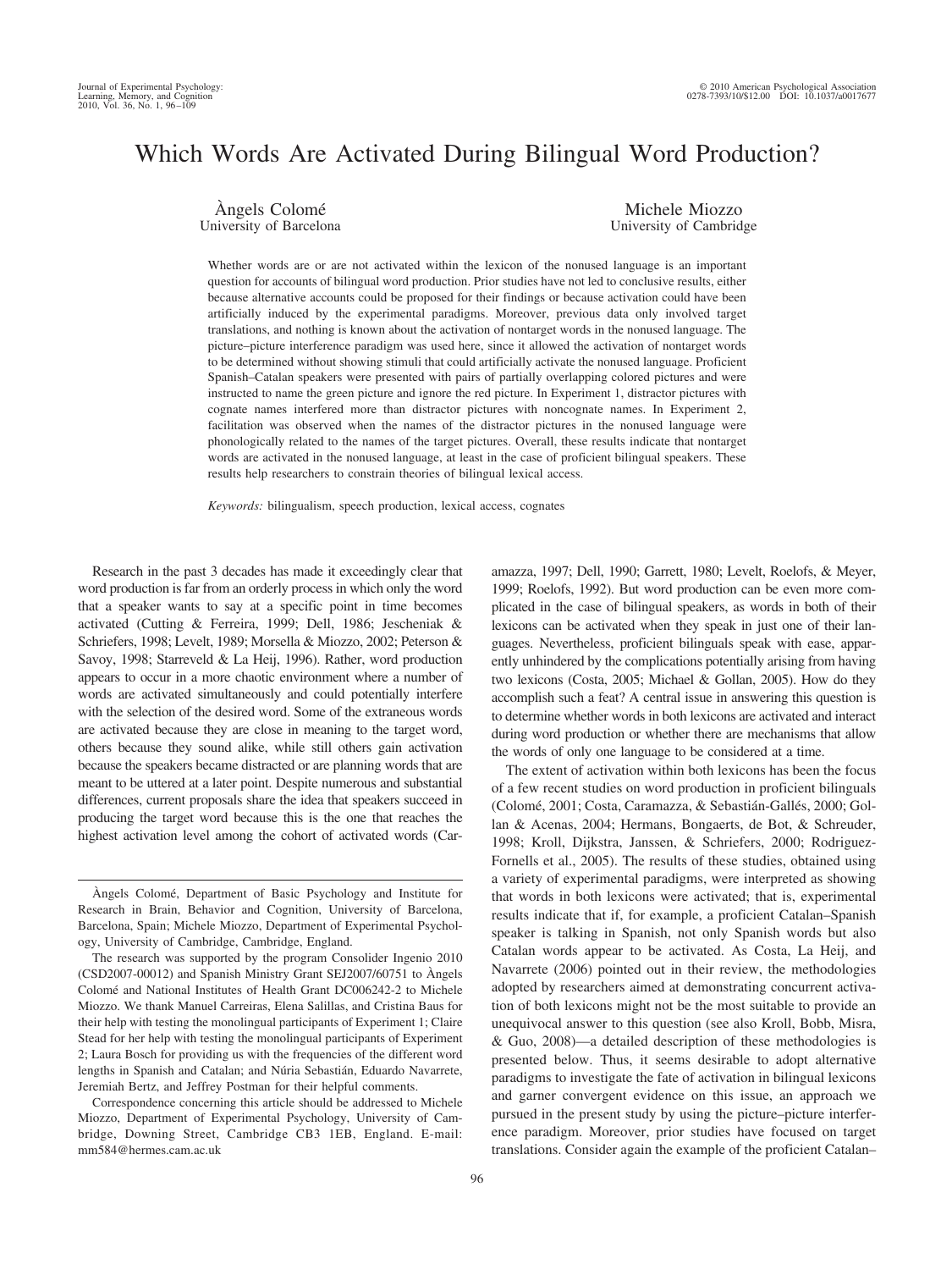Spanish speaker. Previous studies have explored whether the Catalan translation *cadira* (*chair* in English) is activated when this hypothetical speaker wants to say *silla* in Spanish (*chair* in English). But as demonstrated by a host of data from the monolingual literature (e.g., Meyer & Damian, 2007; Morsella & Miozzo, 2002; Navarrete & Costa, 2005), target words are unlikely to be the only words activated in word production. Other words in addition to the target word *silla* are most likely going to be activated within the Spanish lexicon. Are nontarget words also activated in the nonused lexicon, the Catalan lexicon in our example? The current lack of evidence bearing on this issue constitutes an unfortunate omission: Experiments restricted to target translations do not provide a complete picture of which words are activated in the nontarget language. Since target translations are supposed to reach the highest activation levels, they may also be the only words for which activation can be detected if activation within the nontarget lexicon is modest. Alternatively, evidence that nontarget words are also activated in the nonused lexicon would demonstrate that activation in that lexicon could be more substantial than otherwise thought. The picture–picture interference paradigm we adopted in our experiments offers an opportunity to determine whether this is so.

One should bear in mind that activation and interference are distinct notions. This distinction is particularly important when one considers the implications of the activation of nontarget words, especially in the context of bilingual word production. Evidence that nontarget words are activated does not necessarily imply that such words would interfere with the selection of the target words; this would occur only if selection mechanisms were sensitive to the activation levels of word competitors (for a discussion of these issues, see Mahon, Costa, Peterson, Vargas, & Caramazza, 2007; Miozzo & Caramazza, 2003; Schriefers, Meyer, & Levelt, 1990). Similar considerations hold for words activated within the bilinguals' nontarget language: They interfere to the extent to which words of both languages compete for word production. However, this may not be the case if selection mechanisms operate in an encapsulated fashion so that only words in the target language compete for selection (Costa, Miozzo, & Caramazza, 1999). The implications of our data for issues related to interference in word selection are discussed in the final part of the article.

The remainder of the introduction is organized into two sections. The first section includes a review of prior studies that examined whether target translations were activated when proficient bilinguals were engaged in naming tasks. Here we review the various methodologies used in those studies. In the second section, we describe how the methodologies employed differ form the picture– picture interference paradigm we used in the present study.

#### **Are Target Translations Activated?**

There are a number of results showing that the semantic, syntactic, and phonological features of words are encoded in distinct levels of representation and that during word production activation flows through these levels, starting from semantics and culminating with phonology (for a review, see Nickels, 2001; Rapp & Goldrick, 2000). This path of activation has led researchers to focus their investigation of bilingual lexical access on word phonology. Because word phonology can be activated only after prior levels of word representations have been accessed, evidence that the phonology of the target translations is activated amounts to the demonstration of a fairly deep form of lexical access including all the stages up to phonological retrieval. The experimental paradigms previously used to investigate the phonological activation of target translations were of three kinds: phoneme monitoring, picture–word interference, and picture naming. Each of the studies reviewed here refrains from explicitly presenting words in the nonused language, because in such circumstances it would probably be impossible to prevent the activation of that language. The exclusion of late, nonproficient bilinguals was another common denominator of these studies. Evidence that the native language (L1) was activated when these bilinguals spoke their second language (L2) could have reflected the weakness of L2 processing. The same explanation may apply to evidence that L2 was not activated when L1 was used. These considerations led to testing proficient bilinguals, preferably early bilinguals demonstrating comparable dominance between languages.

The phoneme-monitoring task requires participants to decide whether the names of the pictures contain specific phonemes. In the task variant devised by Colomé (2001), a picture and a phoneme were presented to Catalan–Spanish proficient bilinguals who decided whether the phoneme was the onset of the Catalan picture name. To illustrate, for the picture *table* (*taula* in Catalan), a "yes" response was expected for /t/ and a "no" response was expected for /d/. Of particular interest in this regard are those trials in which the incorrect phoneme was the onset of the Spanish picture name—in our example, /m/, for *mesa*, the Spanish word for *table*. Correct rejections were slower if the probed phoneme was the onset of the Spanish picture name (/m/) than if it was an unrelated phoneme (/d/). Colomé's results were interpreted as showing parallel activation of bilingual lexicons during word production. As pointed out by Costa et al. (2006), this conclusion rests on the assumption that the activation of target translations is not artificially induced by the phoneme presentation introduced in the task. But, similar to the effects of phoneme cueing observed in other circumstances (e.g., tip-of-the-tongue states), the phonemes presented with the pictures could have prompted the activation of target translations, which would otherwise have remained dormant.<sup>1</sup>

Similar considerations apply to the results obtained by Hermans et al. (1998), who used the picture–word interference paradigm. The proficient Dutch–English bilinguals participating in their Experiment 1 were instructed to name pictures in English. The pictures appeared along with spoken English words that were to be ignored but, nevertheless, ended up interfering with picture naming. Of relevance here is the condition in which the English word distractors were phonologically similar to the Dutch picture names. An example is the English distractor *bench*, which was paired with the picture *mountain* and was phonologically similar to *berg*, the Dutch name for *mountain*. The picture *mountain* also appeared

<sup>&</sup>lt;sup>1</sup> Rodriguez-Fornells et al. (2005) found converging evidence in another variant of the phoneme monitoring task in which German-Spanish bilinguals decided whether picture names began with vowels or consonants. Decision latencies were longer when pictures had German and Spanish names that led to conflicting responses. Because Rodriguez-Fornells et al. did not present phoneme cues to prompt the responses, their results are not subject to the criticisms raised about Colomé's (2001) results. However, the bilingual participants in Rodriguez-Fornells et al.'s (2005) experiment responded to the same pictures in both of their languages. It is not altogether surprising that evidence of coactivation was obtained in these conditions.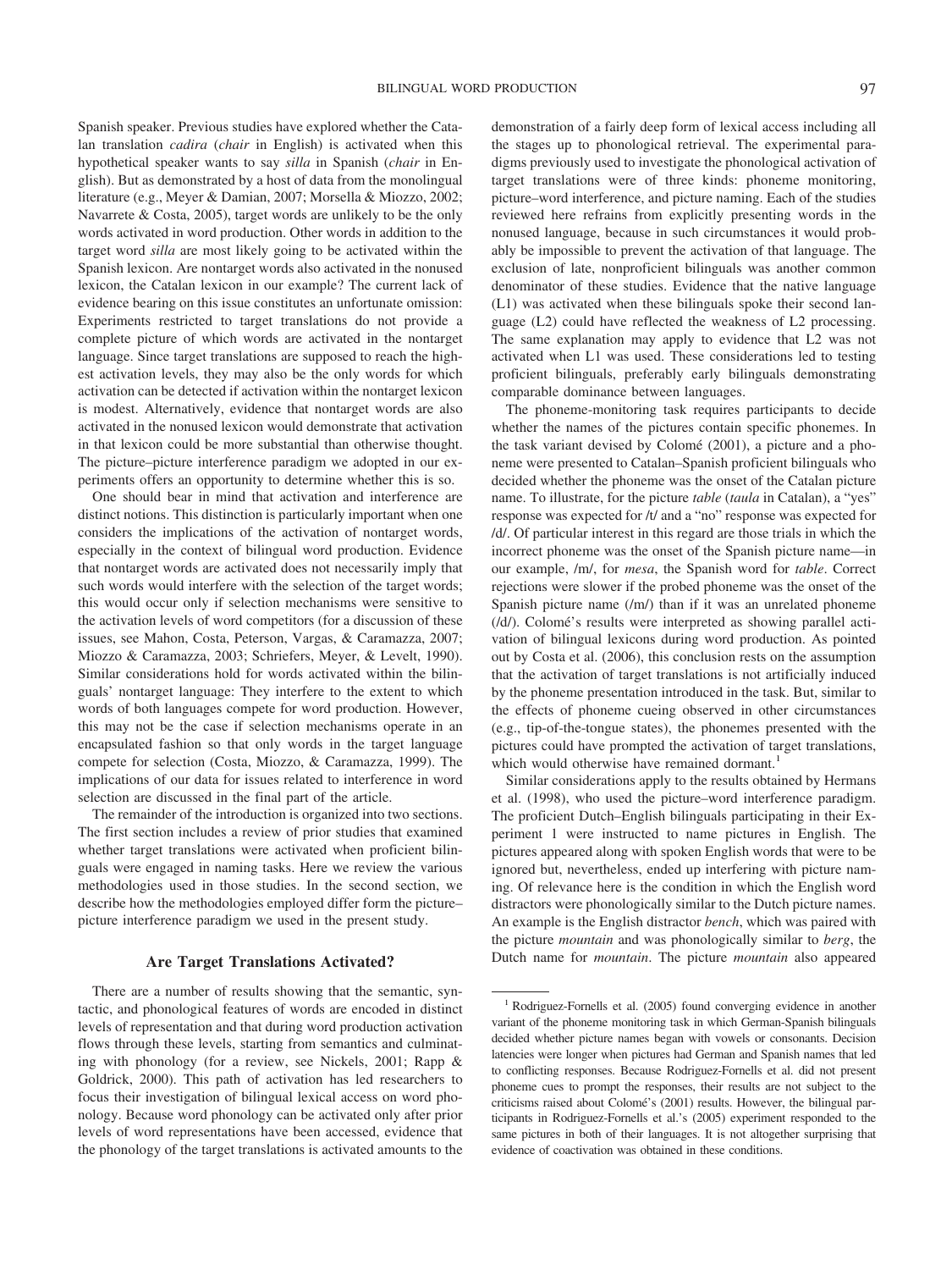with the unrelated English word *present*, which functioned as a baseline. Compared to baseline, picture naming latencies were significantly slower when the English word distractors sounded like the Dutch picture names. This finding can be interpreted as showing activation of translation equivalents in the nontarget language. It is possible, however, that the target translation *berg* was not primarily activated by the picture of a *mountain*; rather, its activation could have been induced experimentally by the auditory presentation of the phonologically related distractor. It is indeed possible that the English distractors activated a cohort of phonologically similar words, not only in English but also in Dutch. Thus, *berg* was one of the Dutch words activated by the English distractor *bench*. However, since it is the correct name for the picture *mountain*, *berg* would provide stiff competition. This would explain why *bench* interfered more than other distractors.

In essence, it would be better to avoid tasks involving the presentation of words or phonemes that could artificially activate the nontarget lexicon. Picture naming is a task that fits those criteria. Costa et al. (2000) compared the naming latencies of pictures with cognate versus noncognate names in Spanish and Catalan. Cognates are word translations that sound alike across languages; examples are the English word *music* and its counterparts in Spanish (*mu´sica*), German (*musik*), or Finnish (*musiikki*). When Costa et al. (2000) asked proficient Spanish–Catalan bilinguals to name pictures in Spanish, faster responses were observed for pictures with cognate names. However, this discrepancy in naming latencies could also be due to differences in the pictures used to elicit cognate versus noncognate names. This possibility was tested by Costa et al. (2000) in a follow-up experiment conducted with monolingual Spanish speakers. The naming latencies of monolingual speakers were indistinguishable between the two picture sets, a finding that rules out improper material selection as a plausible explanation of the data. Insofar as the difference between cognates and noncognates was purely phonological in Costa et al.'s (2000) experiment, the hypothesis that cognates affect phonological processing can explain the results. The relative advantage provided by cognates would reflect the convergence of activation on the shared phonemes from two sources, the Spanish target word and its Catalan translation. Naming can take place faster because the translations activate the target phonemes, rather than dissipating activation on other phonemes. Of course, accepting this account implies accepting that lexical representations are activated in the nonselected language.

Later studies replicated and further extended the finding of phonological activation within the nonselected language that Costa et al. (2000) demonstrated using cognates. Kroll et al. (2000) reproduced the cognate facilitation effect in the picturenaming task with Dutch–English and English–French bilinguals. Gollan and Acenas (2004) reported another form of facilitation associated with cognates: These words were less likely to engender tip-of-the-tongues during the naming of uncommon items. The results of Gollan and Acenas's study show that having a similar word activating part of the phonology decreases the probability that cognates might be subject to a complete block of word retrieval.

If picture naming is a task immune from the drawbacks of the phoneme monitoring and the picture–word interference paradigm, the use of cognates introduces other potential problems. Researchers have proposed that cognates differ from word translations that do not sound alike in having conceptual representations sharing more features (de Groot & Nas, 1991; Van Hell & de Groot, 1998) or for sharing their stem or part of it (Kirsner, Lalor, & Hird, 1993; Sánchez-Casas & García-Albea, 2005). As a consequence of these unique characteristics, the same semantic or lexical (morphological) representations are accessed when bilinguals produce cognates in each of their languages. Due to such multilingual access, cognates would have representations that are retrieved more frequently than noncognate words. Thus, similar to what has been observed with other frequency effects in naming (Jescheniak & Levelt, 1994; Oldfield & Wingfield, 1965), this multilingual access could have facilitated the production of cognate words. In essence, researchers do not have to posit a parallel activation of phonological forms in the two lexicons to account for a cognate naming advantage. It suffices to assume that cognates have shared representations at the semantic or lexical level.

A further explanation of the naming advantage observed with cognates stems from the specificity of cognate acquisition (Costa et al., 2006). It may be easier to learn a new word once there is already a lexical entry for its phonologically similar cognate (e.g., de Groot & Keijzer, 2000; Lotto & de Groot, 1998), a benefit that would cause cognates to be acquired, on average, at an earlier age than noncognates. Consistent with various results suggesting a faster and more accurate naming for early acquired words (e.g., Barry, Morrison, & Ellis, 1997; Carroll & White, 1973), the advantage observed with cognates could stem from their more precocious acquisition.

Although theoretically plausible, accounts appealing to the distinctiveness of cognates are for the most part speculative, lacking strong empirical support. For example, Kroll et al. (2008) reported that the facilitation effects observed when cognates were named in L2 disappeared under conditions that inhibited L1, whereas cognate facilitation in L1 depended on whether bilingual participants used one or both of their languages in the naming experiment. Such variability of the cognate effects seems to be inconsistent with explanations that attribute cognate facilitation to the way in which semantic and lexical information is acquired or accessed. Rather, such explanations would anticipate more stable effects. Moreover, Malt, Sloman, Gennari, Shi, and Wang (1999) reported that English, Spanish, and Chinese speakers provided comparable similarity ratings to common objects (containers such as *cans* or *boxes*), even though these objects took different, noncognate names in each of these languages. By showing comparable conceptual representations across the three groups of speakers, these findings further imply that variations in object names may have little consequences on object conceptual organization, thus challenging the idea that cognate words could affect the representation of meaning. Finally, the claim of uniqueness for cognate representation has been questioned on the basis of a variety of arguments reviewed by Costa, Santesteban, and Caño (2005). Nevertheless, even if accounts appealing to the distinctiveness of cognates may not be sufficiently compelling to override explanations based on the parallel activation of word phonology, it would seem advisable to employ other types of words than cognates to demonstrate the coactivation of bilingual lexicons. This is the approach we adopted in one of our experiments.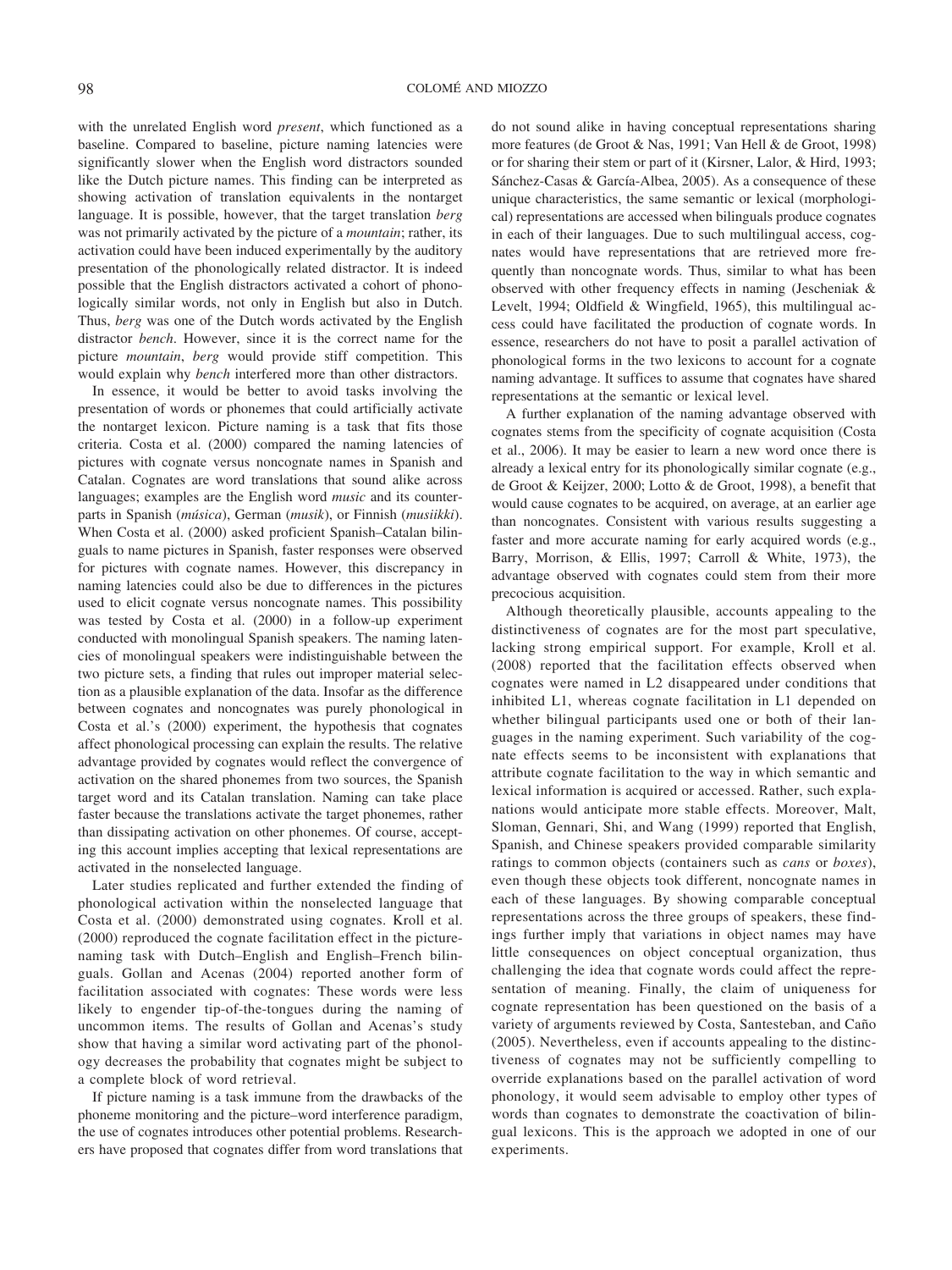#### **A Different Task: Picture–Picture Interference**

Participants in the picture–picture interference task view pairs of overlapping pictures and identify pictures and name a prespecified picture by name (e.g., the one shown in a particular color). The nontarget (distractor) pictures are to be ignored. Several experiments conducted with monolingual participants employed pairs of pictures with phonologically related names; an example in English would be *bed*–*bell* (Meyer & Damian, 2007; Morsella & Miozzo, 2002; Navarrete & Costa, 2005; Roelofs, 2006). Naming responses were faster with these pairs relative to those found when the pictures had phonologically unrelated names (e.g., *bed*–*hat*). These findings can be easily explained if it is assumed that distractor pictures have their names activated. Responses are faster with related distractor pictures because those pictures activate some of the phonological constituents of the target picture names (e.g., the picture distractor *bell* activates the phonemes /b/ and /e/ shared with the target picture *bed*). Controls were employed to rule out alternative explanations based on the physical properties of the pictures. For example, when the same picture pairs were named in a language in which their names did not overlap phonologically, comparable naming latencies were observed for the two picture sets. This result is clearly inconsistent with an explanation based on differences in visual characteristics. The overall pattern of findings indicates that even words that are not selected for production can, in some circumstances, have their phonology activated.<sup>2</sup>

The picture–picture interference task can be extended to bilinguals to examine the parallel question of whether nontarget words are activated in the nontarget language. In the picture–picture interference experiments reported here, we tested Spanish–Catalan proficient bilinguals using pictures with different types of names, specifically, cognates and cross-language similar names. In the critical condition of Experiment 1, the distractor pictures had Spanish–Catalan cognate names. An example is the picture *cup*, which has similar names in Spanish (*taza*) and Catalan (*tassa*). Participants of Experiment 2 named the target pictures in Catalan. In the critical condition of Experiment 2, the Catalan names of the target pictures were phonologically similar to the Spanish names of the distractor pictures. An example is the target–distractor pair *armilla*–*ardilla. Armilla*, the Catalan name of the target picture *vest*, is similar to *ardilla*, the Spanish name of the distractor picture *squirrel*. Distractor pictures with unrelated, noncognate names served as controls in both experiments. The same rationale as above motivated the choice of distractor pictures with cognates and cross-language similar names: If the names of the distractor pictures are activated in the nonused lexicon, naming responses should be different for cognates and cross-language similar names relative to controls. However, the effects induced by cognates and cross-language similar names should be of opposite sign, namely, interference for the former and facilitation for the latter.

The polarity of the predicted effects can be explained as follows (see Figures 1 and 2 for a schematic illustration). Let us first consider the cognate distractors. If a picture distractor (e.g., *cup*) activates both of the cognate names (*taza* and *tassa*), we expect the phonemes shared by its Spanish and Catalan names to be strongly activated. By contrast, a distractor picture like *net*, which has noncognate names in Spanish (*red*) and Catalan (*xarxa*), should activate the phonemes of these two names to a lesser degree. As a

result of the greater activation of their phonemes, the cognate distractors should hinder picture naming more (see Figure 1). Let us now turn to the distractor pictures with cross-language similar names. An effect of opposite sign, facilitation, should be observed if the distractor pictures activate their names in the nonused lexicon (see Figure 2). In fact, if the distractor picture *squirrel* activates the Spanish name *ardilla*, the phonemes shared with the target Catalan name *armilla* (*vest*) would be strongly activated, thus facilitating the naming response "armilla."

The picture–picture interference paradigm allowed us to examine phonological activation in the nontarget language without presenting additional verbal stimuli. Thus, unlike the other paradigms used in prior studies, artificially induced activation is not an issue. Moreover, seeking converging evidence from two sources, cognates and cross-language similar words, we were able to reach more reliable conclusions concerning bilingual lexical access. Finally, and most importantly, our paradigm allowed us to assess whether there is parallel activation of nontarget words, an issue that has remained unexplored in prior studies despite its noteworthy implications for bilingual processing.

We, too, as in previous studies, tested proficient bilinguals. Our bilingual participants were Catalan–Spanish speakers and residents of Catalonia, a northern region of Spain in which Catalan and Spanish are both recognized as official languages and used in all sorts of daily activities by most of the local population. Television and radio programs as well as newspapers, magazines, and books are available in this part of Spain in either language. Bilingual education programs are provided from nursery school to high school (see Costa et al., 1999, for a detailed description of the Catalan–Spanish bilingual community; for psycholinguistic results documenting the linguistic skills of Catalan–Spanish bilingual speakers, see Costa & Santesteban, 2004; Pallier, Colomé, & Sebastián-Gallés, 2001; Perani et al., 1998). To ensure a high proficiency in both languages, we tested students from a Catalan university, since they are required to pass strict language entry tests in order to be enrolled in programs in which courses and exams can be offered in either Spanish or Catalan. Moreover, to ensure comparable dominance in both languages, we only tested participants who (a) claimed to use both languages on a regular basis and (b) were enrolled in a university program in which an approximately equal number of courses were taught in Catalan and Spanish. We also controlled for age of acquisition, a variable that along with language dominance has been demonstrated to affect bilingual language production (e.g., Hirsh, Morrison, Gaset, & Carnicer, 2003). Therefore, we only recruited individuals from monolingual families who acquired L2 before the age of 6 (mostly in nursery schools).

<sup>2</sup> Jescheniak et al. (2009) reported a failure to replicate the effect of phonological facilitation documented in several other picture–picture interference experiments. It is unclear why Jescheniak et al. obtained results that were at variance with those repeatedly observed in prior experiments. The use of different picture pairs in phonologically related and unrelated conditions introduces a confounding factor that in past studies was controlled for by replicating the experiment in languages in which picture names were not phonologically related. No such stringent control was introduced by Jescheniak et al. It is possible that the picture pairs selected by Jescheniak et al. were not perfectly matched for their visual characteristics.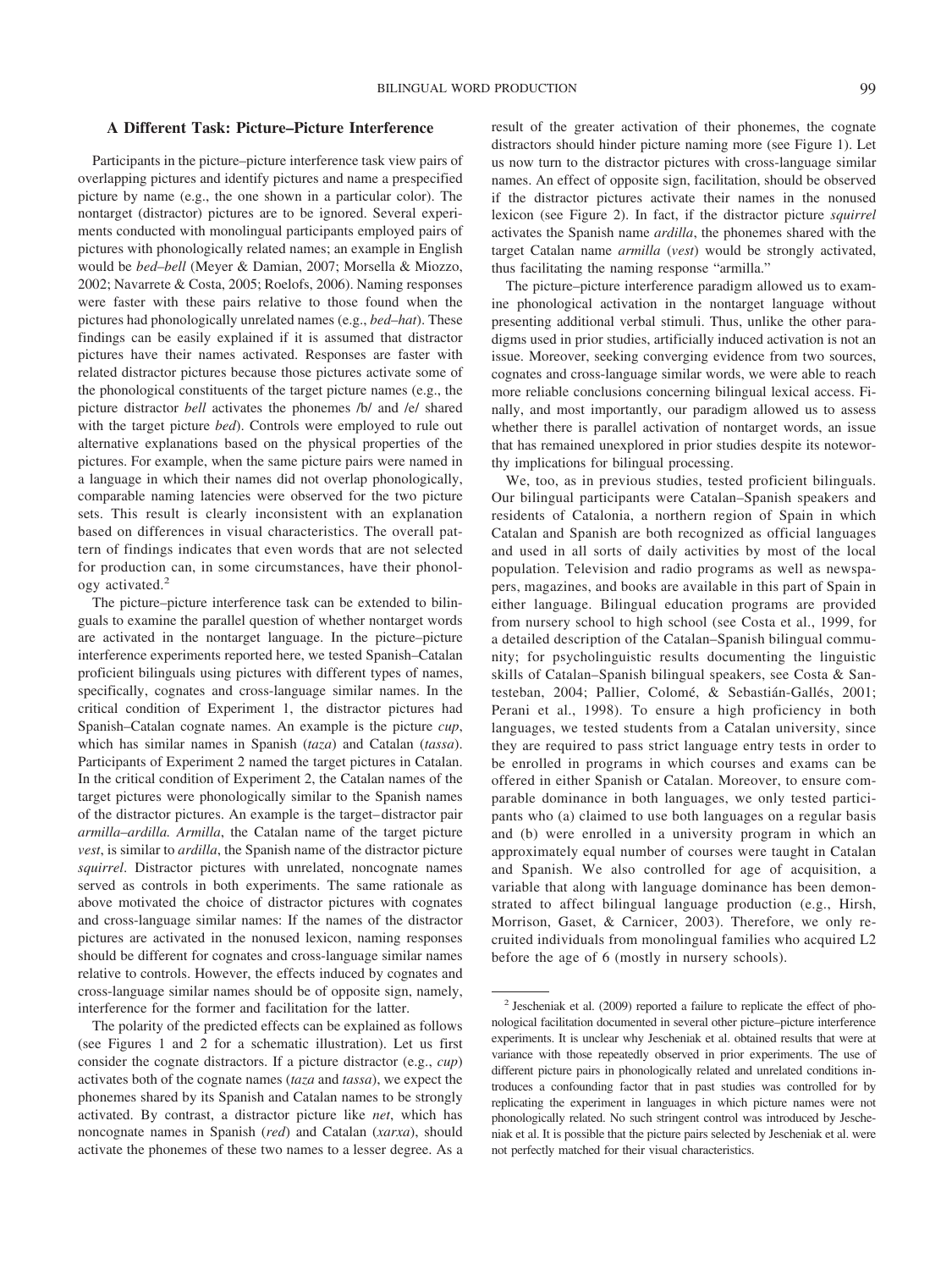

*Figure 1.* Schematic illustration of the phonological activation occurring in Experiment 1 during the naming of the target picture *leaf* in Spanish (*hoja*). For the sake of comprehensibility, the pictures are presented separately, though in the experimental display they overlapped. There exist three levels of representation devoted to conceptual information, lexical information, and phonological units, respectively. Words in the nontarget lexicon (Catalan) are marked with a broken line. Panel A shows the distractor picture *cup*, which has Spanish–Catalan cognate names *taza*–*tassa*. Panel B shows the distractor picture *net*, which has the noncognate Spanish–Catalan names *red*–*xarxa*. Darker representations indicate greater activation. The phonemes shared by the distractor picture with cognate names are more strongly activated since they receive activation from both of the cognate names.

In both of our experiments, participants responded using L1; thus, the nontarget language was always L2. For reasons explained later in the article, we tested L1 Spanish speakers in Experiment 1 and L1 Catalan speakers in Experiment 2. The participants of the two experiments, however, were equated for proficiency, age of acquisition, and language dominance so that similar generalizations could be made from both experiments. Note that by choosing L2 as the nontarget language, we put ourselves in a less favorable position for observing activation within the nontarget language. If, as it is plausible to assume, L2 words are less activated than L1 words, then it would be more difficult to demonstrate nontarget activation using L1 words than L2 words in our experiments. Focusing on activation in L2, however, may also present some advantages: If we observe activation for L2 words, the result can be generalized to L1.

#### **Experiment 1: Cognate Words**

As in prior investigations that employed the picture–picture interference paradigm (e.g., Morsella & Miozzo, 2002), we showed pairs of partially overlapping pictures varying in color (red vs. green) and used color to determine the responses (participants were instructed to name the green pictures). Target pictures always had noncognate names and were matched with two unrelated distractor pictures, one with a Catalan–Spanish cognate name and the other with a noncognate name. Differences between the bilinguals' responses to cognate and noncognate picture pairs could potentially be attributed to variations in the visual characteristics of those pairs that may render the recognition of the target and distractor pictures more difficult in one of the two conditions. The contribution of visual characteristics was tested by conducting Experiment 1 also with monolingual speakers. If the visual characteristics were critical, we expected different naming responses between cognate and noncognate distractors for bilingual and monolingual participants. However, if the cognate names were critical, such differences were to be expected only for the bilingual participants.

In Experiment 1, target picture naming could have been in either Spanish or Catalan. Ideally, however, the same language should have been tested with the bilingual speakers and the monolingual speakers taking part in the control experiment. This could be achieved only using Spanish, since it was not possible to find Catalan monolingual speakers among the student population tested in our study. Therefore, the pictures of Experiment 1 were named in Spanish, bilinguals' L1, whereas Spanish monolingual speakers participated in the control experiment.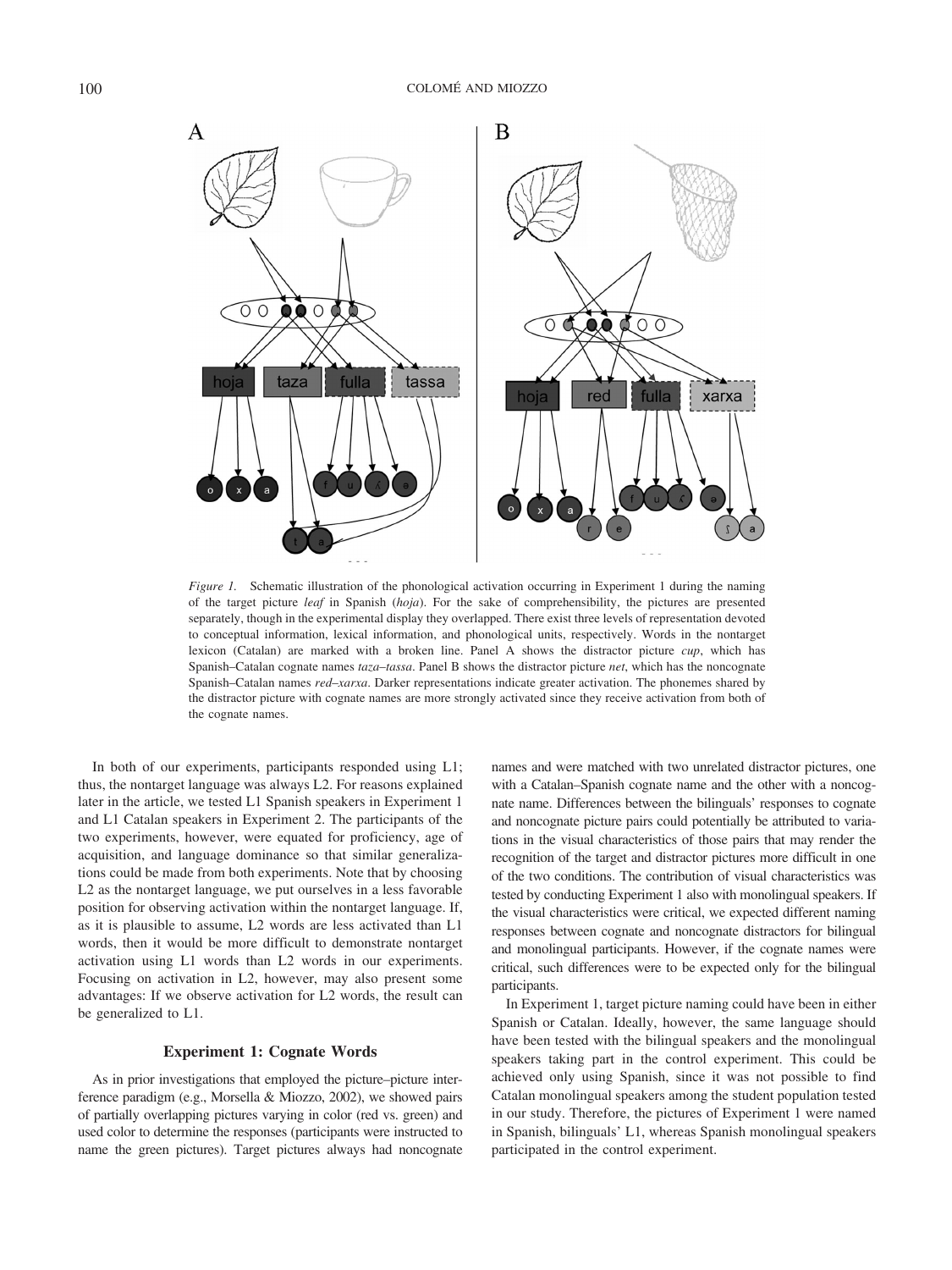

*Figure 2.* Schematic illustration of the phonological activation occurring in Experiment 2 during the naming of the target picture *vest* in Catalan (*armilla*). There exist three levels of representation devoted to conceptual information, lexical information, and phonological units, respectively. Words in the nontarget lexicon (Spanish) are marked with a broken line. The target picture appeared with the distractor pictures *squirrel* (Panel A) and *beak* (Panel B). *Ardilla* in Spanish (*squirrel* in English) is phonologically similar to *armilla*, the Catalan target name. Because the phonemes of the target picture receive additional activation from *ardilla*, faster naming responses are expected with the distractor picture *squirrel* than *beak*. Darker representations indicate greater activation.

## **Method**

Participants. Two distinct groups of 27 university students were tested in Experiment 1, the first composed of Spanish– Catalan bilinguals and the second composed of Spanish monolinguals. The bilingual participants were from Catalonia, a northern region of Spain where both Catalan and Spanish are spoken. The monolingual participants were from the Canary Islands, a southern region of Spain in which Spanish is the only language. Both groups were raised in Spanish monolingual families and were closely matched for age and educational background. Only the bilingual speakers had acquired Catalan during their childhood and had reached a level of proficiency that allowed them to be fully functional in a bilingual environment. We only recruited students of Barcelona University who, as self-reported in a questionnaire, (a) were from households in which both parents were Spanish monolingual speakers, (b) had acquired Catalan before their 6th birthday, and (c) made regular use of Catalan in daily activities and social interactions. As described in the introduction, students of Catalan universities are required to pass demanding language proficiency admission tests in Catalan and Spanish. To ensure equal dominance between languages, we recruited participants from a university department (Psychology, University of Barcelona) in which Catalan and Spanish were used in similar proportions (Catalan = 53.5%; Spanish =  $46.5\%$ ; data from year 2004– 2005; Serveis Lingüístics, Universitat de Barcelona, 2008; note that all of the courses taken by Catalan students during their 4-year program are, with a very few exceptions, from a single department). The monolingual participants were students at the University of La Laguna (Tenerife, Spain) who claimed to have been raised in monolingual Spanish families and reported no knowledge of Catalan. All participants received course credits for their participation. Both groups were tested employing an identical procedure.

**Materials.** We selected a set of 18 target pictures that represented common objects and had noncognate names in Spanish and Catalan. Participants were asked to name them in Spanish (i.e., their dominant language). Each of these pictures was paired with two distractor pictures of common objects: one with a cognate Spanish– Catalan name; the other with a noncognate name. For example, the target picture *leaf* (*hoja* in Spanish; *fulla* in Catalan) was paired with the cognate picture *cup* (*taza* in Spanish; *tassa* in Catalan) and the noncognate picture *net* (*red* in Spanish; *xarxa* in Catalan; see Appendix A for the list of picture pairs shown in Experiment 1). As expected, the names of the Catalan and Spanish cognate distractors shared a greater number of phonemes in identical word position than noncognates ( $M = 2.33$  vs. 0.44),  $t(17) = 9.62$ ,  $p < .001$ . The two sets of distractor pictures had Spanish names matched for lemma frequencies per million ( $F < 1$ ; mean for cognate distractors = 22.2;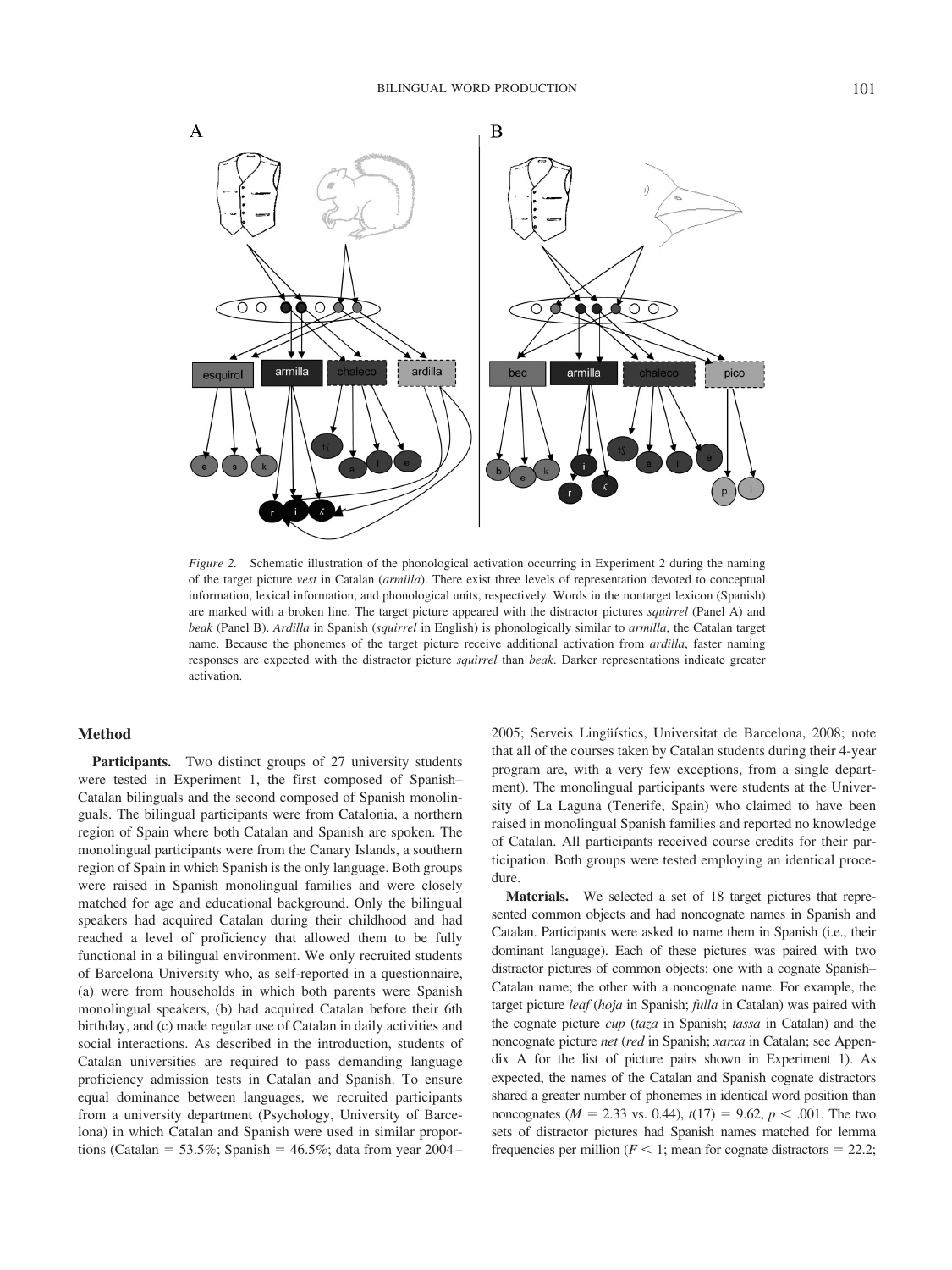mean for noncognate distractors  $= 23.3$ ; norms from LEXESP corpus (Sebastián-Gallés, Marti, Cuetos, & Carreiras, 1996). Care was taken to pair pictures with unrelated meanings and phonologically different names. It was critical that the distractor pictures were identified with the Spanish and Catalan names we selected. Spanish names were controlled during the pretesting (see below). As for the Catalan names, they were controlled by asking 10 Spanish–Catalan bilinguals from the same pool as the participants in Experiment 1 to name the distractor pictures in Catalan. They used the expected names 97.7%  $(SD = 5.40)$  of the time. Each target picture was also paired with a semantically (categorically) related picture having a noncognate name. Previous researchers using the picture–picture interference task also examined the effect of semantically (categorically) related pairs (e.g., *leaf*–*branch*; Damian & Bowers, 2003; Navarrete & Costa, 2005). These studies have demonstrated that semantic relatedness did not affect picture naming in this task. Semantically related picture pairs were treated as fillers in our Experiment 1.

Picture outlines were colored in green for targets and in red for distractors. The composites were created by partially overlapping the distractors and targets with Paint Shop Pro software. As in prior studies, overlapping pictures were used to allow for foveal presentation of both pictures, thus increasing the likelihood of distractor interference. On each presentation, a given target was shown in the same location on the screen. Distractors were positioned in locations that did not prevent target recognition and appeared with similar probabilities in the left and right parts of the composites.

There were three blocks, each containing the entire set of target pictures and six distractors from each of the different distractor sets (cognates, noncognates, and semantically related fillers). Composites were randomized with the constraints that (a) distractors of the same kind would not appear in consecutive trials, and (b) targets would not appear in the same position within the composite for more than three trials in a row. Blocks were shown in three different orders, each presented to an equal number of participants.

**Procedure and analyses.** Participants were tested individually inside soundproof booths. The experimenter used Spanish exclusively to interact with the participants and deliver task instructions. Identical procedures were used to test the bilingual and monolingual participants. Each testing session had four parts. At the beginning of a session, participants received a booklet, in which the whole set of targets and distractors were presented in black and white along with their Spanish names. Participants were invited to study the booklet for about 5 min, so that they would use the expected Spanish names during the experiment. Next, the same pictures appeared on the computer screen without their Spanish names. This time, participants were asked to name the pictures as quickly as possible using the expected names. Feedback was given if participants produced names other than those expected. The experimental task was then introduced, and participants were instructed to name the green pictures as quickly and accurately as possible while ignoring the superimposed red pictures. Participants practiced the experimental task by naming six composites created specifically for the practice block. The experiment proper followed immediately. Note that none of the distractor pictures were named during the experiment.

The sequence of events within a trial and their durations were as follows: A fixation point appeared in the middle of the screen for 500 ms; next, the screen remained blank for 500 ms; finally, the picture composite was displayed for 400 ms. The recording of response latencies started with picture appearance and continued up to 2 s. A blank interval of 1 s separated consecutive trials. The EXPE program (Pallier, Dupoux, & Jeannin, 1997) controlled stimulus display and response time recording, and a voice key ensured computer–microphone interface. The experimenter manually recorded participant responses.

Four types of responses were excluded from response latency analyses: (a) names that differed from those designated by the experimenter, (b) verbal dysfluencies (stuttering, utterance repairs, production of nonverbal sounds), (c) recording failures, and (d) very fast responses (shorter than 200 ms). Responses that included incorrect names and verbal dysfluencies were entered in error analyses. Two-way analyses of variance were used to determine the effects of the variables group (Spanish–Catalan bilinguals vs. Spanish monolinguals) and distractors (cognates vs. noncognates) on naming latencies and error rates. One-way analyses of variance were used in post hoc analyses to investigate the effects of distractor type. The same analyses were also carried out with semantically related distractors and noncognate (unrelated) distractors to determine whether there was an effect of semantic relatedness. Participant means and item means were both analyzed.

#### **Results**

The results of bilingual and monolingual participants are summarized in Table 1.

Recording failures and very fast responses invalidated a similar proportion of trials in both participant groups (bilinguals: 1.4%; monolinguals:  $1.7\%$ ),  $F(1, 52) < 1$ . Responses classified as errors (i.e., incorrect names and verbal dysfluencies) also occurred in similar proportions within the two groups (bilinguals: 2.6%; monolinguals: 2.9%). None of the results of the error analyses was significant (all  $ps > .27$ ).

Response latencies were faster with bilingual than monolingual participants, though the difference was reliable in the by-items analysis,  $F_2(1, 17) = 25.71$ ,  $MSE = 510.48$ ,  $p < .001$ , but not in the by-participants analysis,  $F_1(1, 52) = 1.47$ ,  $MSE = 13,888.92$ ,  $p = .23$ . This finding attests to the proficiency of our bilingual participants, whose responses tended to be faster than those of the monolingual participants. We observed a significant effect of the variable distractor,  $F_1(1, 52) = 9.71$ ,  $MSE = 1,210.11$ ,  $p < .001$ , and  $F_2(1, 17) = 5.77$ ,  $MSE = 1,821.84$ ,  $p = .02$ , due to slower responses to cognate versus noncognate pictures (*M*s: 725 vs. 704

Table 1

*Mean Picture Naming Latencies (in Milliseconds), Standard Deviations, and Error Percentages (E%) in the Picture–Picture Interference Task of Experiment 1*

| Participant and distractor type   | RT  | SD  | $E\%$ |
|-----------------------------------|-----|-----|-------|
|                                   |     |     |       |
| Bilingual participants            |     |     |       |
| Distractors with cognate names    | 718 | 75  | 2.5   |
| Distractors with noncognate names | 684 | 63  | 2.7   |
| Cognate effect <sup>a</sup>       | 34  |     |       |
| Monolingual participants          |     |     |       |
| Distractors with cognate names    | 733 | 103 | 3.5   |
| Distractors with noncognate names | 725 | 100 | 25    |
| Cognate effect <sup>a</sup>       | 8   |     |       |

<sup>a</sup> Naming latency difference between pairs with distractors having cognate versus noncognate names.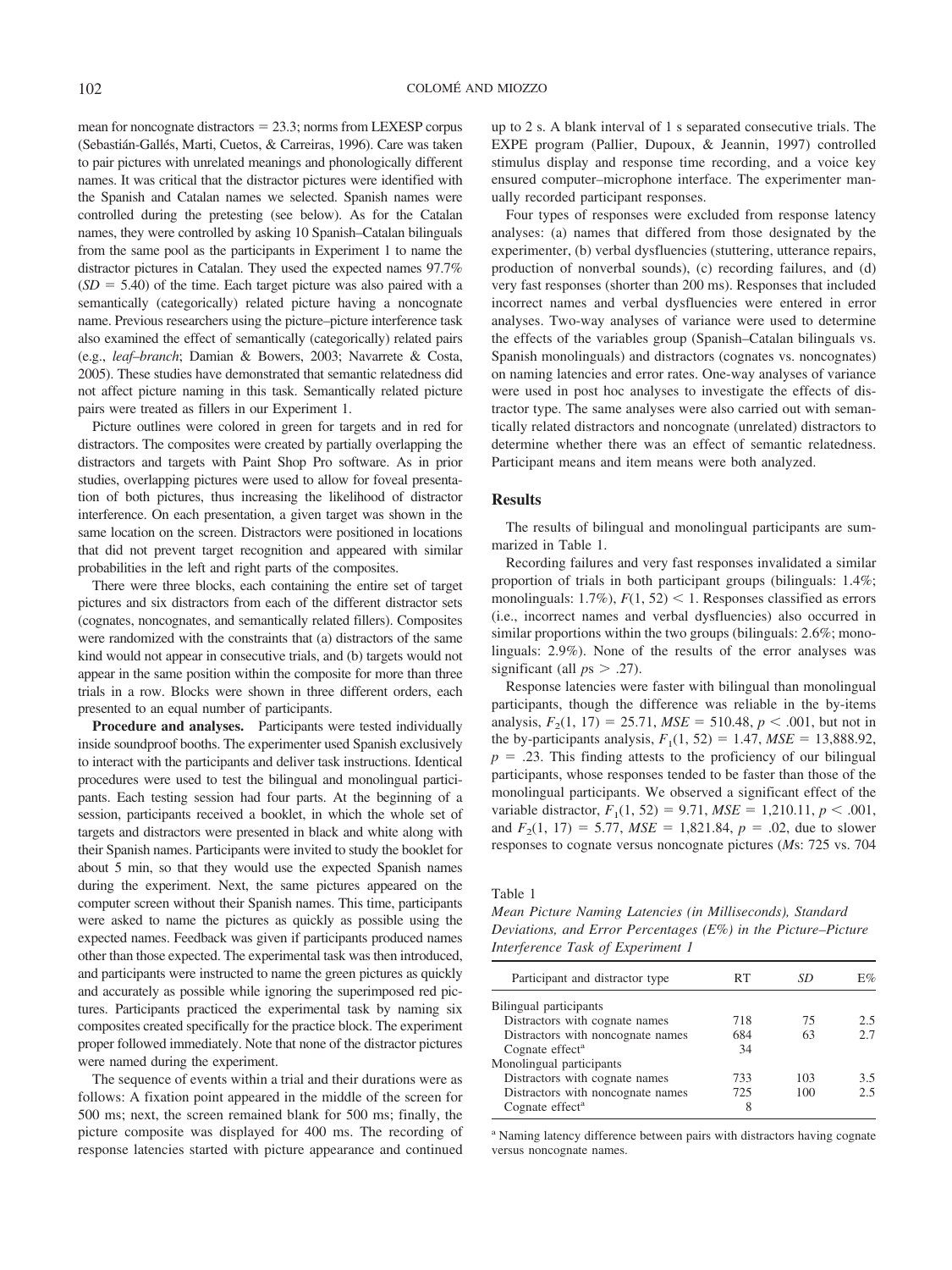ms, respectively). Crucially, the interaction between the variables group and distractor was significant,  $F_1(1, 52) = 3.83$ ,  $MSE =$ 1,210.11,  $p = .05$ , and  $F_2(1, 17) = 4.61$ ,  $MSE = 1,043.60$ ,  $p <$ .05. Post hoc analyses clarified that the interaction arose because bilingual speakers named pictures significantly slower when paired to cognate distractors,  $F_1(1, 26) = 17.70$ ,  $MSE = 880.25$ ,  $p$  < .001, and  $F_2(1, 17) = 8.38$ ,  $MSE = 1,762.61$ ,  $p = .01$ , a difference that was absent with monolingual speakers  $(Fs \leq 1)$ .

As mentioned above, previous researchers using the picture–picture interference task failed to observe an effect of semantic relatedness (Damian & Bowers, 2003; Navarrete & Costa, 2005). That is, related pairs like *leaf*–*branch* produced responses undistinguishable from those of unrelated pairs like *leaf*–*spoon*. Pairs of related pictures with noncognate names had also been tested in Experiment 1. Related and unrelated noncognate distractors did not differ in terms of error rates and latencies, a pattern of results holding for bilingual and monolingual participants alike (all  $Fs < 1$ ). We thus confirmed the lack of semantic effect and have extended it to a bilingual variant of the picture–picture interference task.

The absence of a cognate effect with monolingual participants rules out an explanation based on the visual characteristics of the pictures. If visual characteristics were responsible for the findings with the bilingual participants, monolingual participants would also have shown increased response latencies with cognate distractor pictures.

We anticipated longer responses to cognate distractor pictures if these pictures activated the phonology of their names in both languages. The finding of a 34-ms cognate effect in Experiment 1 confirmed that nontarget words are activated in the nontarget language. However, as discussed in the introduction, cognate effects like the one we observed in Experiment 1 could be explained on the basis of different proposals that attribute to cognates a unique form of representation. According to these proposals, cognate words may share semantic or lexical representations, may be functionally equivalent to high-frequency words, or may be acquired at an earlier age. These are all factors that together or individually may cause cognates to access their phonology faster and more robustly and, consequently, to generate the increased interference we observed in Experiment 1.3 Although claims that cognates are represented differently from other words remain highly controversial, it would be desirable to extend the findings of Experiment 1 by demonstrating phonological activation with types of words other than cognates. This was the objective of Experiment 2 in which we investigated pairs of Spanish and Catalan words that, though differing in meaning, were phonologically similar.

#### **Experiment 2: Cross-Language Similar Words**

Three major changes were introduced in the picture–picture interference task conducted in Experiment 2. First, Catalan was the L1 and dominant language for the participants of Experiment 2. Second, pictures were named in Catalan. Third, and most importantly, we introduced distractor pictures whose Spanish names shared part of their phonemes with the Catalan names of the target pictures. An example is the distractor picture *squirrel*; its Spanish name *ardilla* is phonologically related to the Catalan name of the target picture *armilla* (*vest* in English). No other evident phonological relations existed between the Spanish and Catalan names of the paired pictures. In our example of the target–distractor pair *vest*–*squirrel*, the Spanish name of the target (*chaleco*) and the Catalan name of the distractor (*esquirol*) were phonologically different. Picture pairs related through languages were compared to picture pairs whose names bore no relationship either phonological or semantic. We predicted faster naming responses with related than unrelated pairs if distractor pictures activated their names in the nontarget language (Spanish). This is because the phonemes of the target Catalan names would receive additional activation from the related Spanish names of the distractor pictures (see Figure 2).

In a picture–picture interference task conducted by Morsella and Miozzo (2003) with monolingual speakers, phonological facilitation (faster naming latencies for pictures paired with onset-related vs. unrelated distractors) was found only when the monosyllabic names shared more than just the initial phoneme. In consideration of these results, and to have a good chance in Experiment 2 to find a cross-linguistic phonological effect, we sought to select picture pairs with the greatest phonological overlap possible. This could be achieved more easily in Catalan than Spanish, in part because Catalan words tend to be relatively shorter, as indicated, for example, by a greater occurrence of monosyllabic (content) words in Catalan (27%; Guasti & Gavarró, 2003) than in Spanish (7%; Alcina & Blecua, 1975). These features of the Catalan language led us to have the bilingual participants of Experiment 2 name the pictures in Catalan. As we explained in the introduction, it would be more informative to have the participants of our experiments naming the pictures in L1. For this reason, the participants tested in Experiment 2 were L1 Catalan speakers who demonstrated high proficiency in Spanish and a rather balanced use of Catalan and Spanish. Note that response language changed relative to Experiment 1, where bilingual participants responded in Spanish, their L1. In all other respects, enrollment criteria were identical between Experiments 1 and 2, so that the results of these experiments can be compared directly.

As in Experiment 1, we also conducted Experiment 2 with monolingual speakers. This control experiment ensured that the differences between related and unrelated picture pairs observed with Spanish–Catalan bilinguals could not be ascribed to discrepancies in the visual characteristics of related versus unrelated picture pairs. Ideally, one would conduct this control experiment with monolingual Catalan speakers. However, because within the Catalan student population we tested monolingual Catalan speakers do not exist and Spanish monolinguals are very rarely found, we decided to have monolingual English speakers participate in the control experiment.

<sup>3</sup> Under the hypothesis that cognates are functionally equivalent to words of high frequency or words that are acquired at an early age, the greater interference produced by pictures with cognate names could be explained in terms of the relatively high level of activation achieved by cognate words. That is, like high frequency words and early acquired words, cognate words would also achieve high levels of activation, thus causing greater interference. This account would anticipate that effects of frequency and age of acquisition would also be observed when monolingual speakers are tested in the picture–picture interference tasks. It is presently not known whether distractor pictures with early acquired names interfere substantially. The effects of frequency, however, were investigated in this task by Leoncini, Paolieri, Lotto, Cubelli, and Job (2007). In their experiment, frequencies of picture names did not affect naming latencies. An account of the cognate effect in terms of frequency is not supported by available results.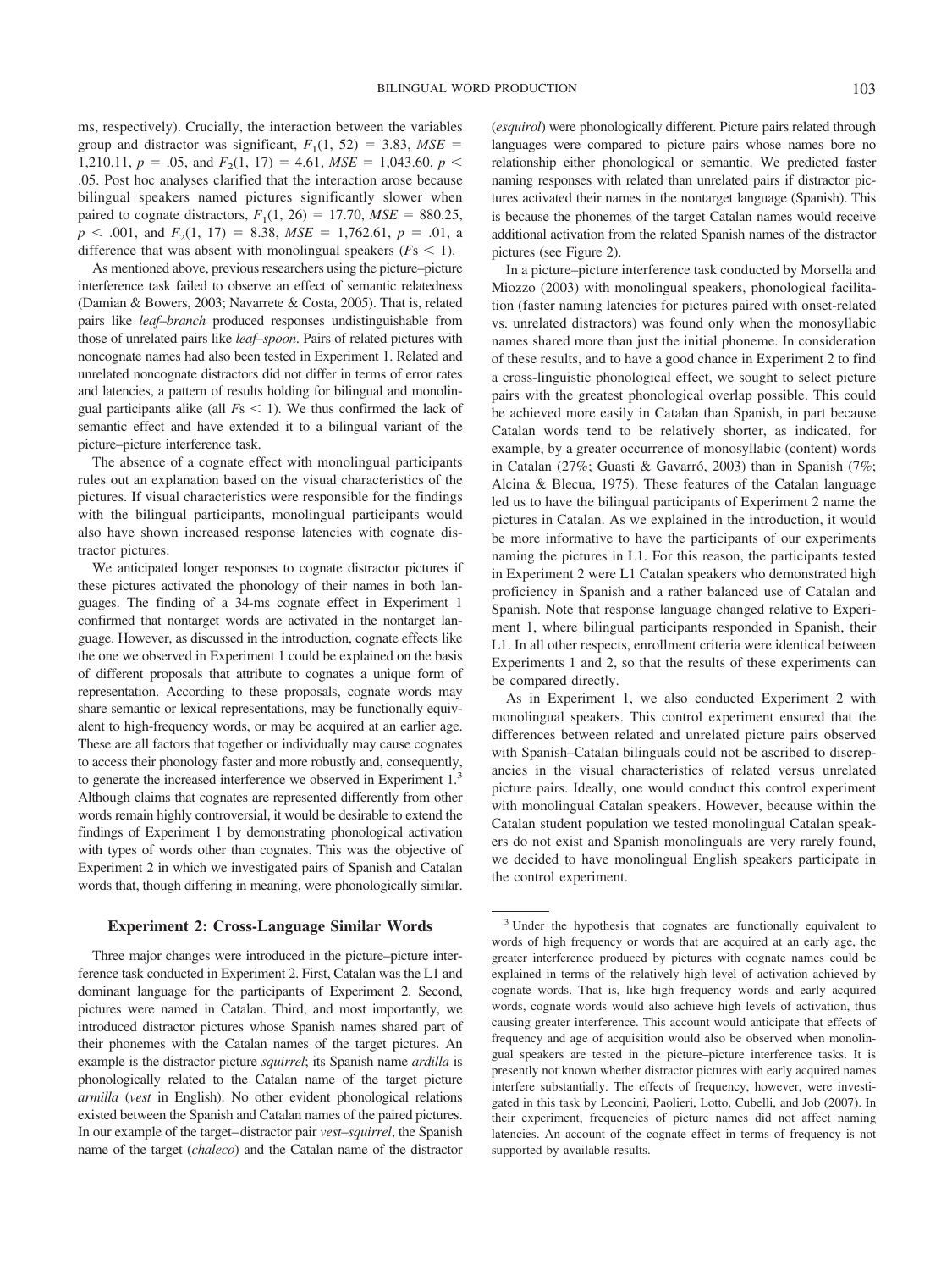# **Method**

**Participants.** Twenty-four Catalan–Spanish speakers participated in Experiment 2. The questionnaire and the criteria for enrollment were the same as in Experiment 1.

Consistent with the goals of Experiment 2, criteria for participation included (a) having been raised in Catalan monolingual families, (b) the learning of Spanish before the age of 6, and (c) regular use of both languages in daily activities. Participants of Experiments 2 were university students from the same program as those in Experiment 1. The 24 English monolinguals were undergraduate students at the University of Cambridge (Cambridge, England) who met two criteria for inclusion in the study: (a) having been raised in an English monolingual family and (b) use of English in daily activities. All of the participants had only studied a foreign language in high school. Both groups participated in the experiment in exchange for monetary compensation or class credits. The testing procedure was identical for the two participant groups except for the language (Catalan vs. English).

**Materials.** Each of the 21 pictures of common objects selected as targets was paired with two distractor pictures varying as to their Spanish names. The Spanish name of one distractor (*ardilla* [*squirrel* in English]) was phonologically related to the Catalan name of the target picture (*armilla* [*vest* in English]). The Spanish name of the other distractor ( *pico* [*beak* in English]) bore no phonological similarities with the target name. The mean number of phonemes shared by the Catalan target names and the Spanish distractor names in identical word positions varied between 2.38 and 0.47 for related versus unrelated pairs,  $t(20) = 8.35$ ,  $p < .001$ . The distractor pictures shown in related and unrelated pairs had Spanish names comparable for lemma frequency per million (mean occurrences in LEXESP corpus [Sebastián-Gallés et al., 1996] equal to 64 and 51, respectively  $[t < 1]$ ) and length (mean number of phonemes equal to 4.8 and 5.2, respectively,  $t[20] = 1.033$ ,  $p = .30$ ). None of the target and distractor pictures had cognate names in Catalan and Spanish. We also avoided presenting pairs formed by semantically related pictures. In this respect, Experiment 2 differed from Experiment 1, where semantically related pairs had been used as fillers. We reasoned that the semantic related condition could be dropped given the lack of semantic effect in Experiment 1. We also controlled the degree of phonological overlap between the English names of the picture pairs, which was similarly negligible for related and unrelated picture pairs (*M*s: 0.33 vs. 0.28, respectively;  $t < 1$ ). The list of related and unrelated pairs along with their Spanish, Catalan, and English names are presented in Appendix B. Target pictures were also presented with an additional set of semantically and phonologically unrelated pictures that acted as fillers and were not analyzed. Thus, each target picture appeared in the experiment three times, each time with a different distractor picture.

The possibility of finding a phonological effect in Experiment 2 depended critically on whether the pictures were identified with the expected Spanish and Catalan names. Whether participants used the expected Catalan names was controlled in two ways. First, the list of target and distractor pictures along with their expected Catalan names was presented to participants at the beginning of the experiment. Second, participants practiced naming the pictures in Catalan and were reminded of the expected names whenever they produced a diverging name. The Spanish names of the distractor pictures were controlled less directly by soliciting the Spanish names of these pictures from (a) the last five participants soon after they had completed the experiment and (b) 10 Catalan– Spanish bilinguals who did not take part in any of our experiments. Name agreement was high with both groups:  $97\%$  (*SD* = 11.1) and 96.5% ( $SD = 10.5$ ), respectively.

The same procedures outlined in Experiment 1 were followed for the testing and response analyses of Experiment 2, with two exceptions: (a) Catalan was the only language used in the bilingual version of the experiment, and (b) e-prime (Psychological Software Tools, 2002) was used for computerized task administration and response recording. The variables examined in the analyses of Experiment 2 were group (Spanish–Catalan bilinguals vs. English monolinguals) and distractors (translation related vs. unrelated).

#### **Results**

A summary of the results obtained with bilingual and monolingual participants is presented in Table 2. Two target pictures were discarded: *pea* because of an error with the selection of the Spanish translation of the distractor, and *can* because English-speaking participants used the names "can" and "tin" interchangeably in naming this picture. No responses in both variants of the experiments were discarded due to recording failures or very fast responses (shorter than 200 ms). Responses classified as errors (i.e., incorrect names and verbal disfluencies) were recorded with similar rates among the responses of bilingual and monolingual participants (3.2% and 3.6%, respectively). None of the error analyses revealed significant results (all  $ts < 1$ ).

The interaction between the variables group (bilinguals vs. monolinguals) and distractors (related vs. unrelated) represents a critical result for the hypothesis of parallel phonological activation in bilingual lexicons. The interaction was significant in the analysis by participants,  $F_1(1, 46) = 5.27$ ,  $MSE = 1,057.21$ ,  $p = .02$ , and closely approached significance in the analysis by items,  $F_2(1, 18) = 3.83$ ,  $MSE = 1,152.33, p = .06$ . To further explore this interaction, we analyzed the effects of distractor types for each participant group. While bilinguals' naming responses were significantly faster for related than unrelated picture pairs (means: 730 vs. 761 ms, respectively;  $t_1[23] = 2.98$ ,  $p < .01$ ;  $t_2[19] = 2.98$ ,  $p = .03$ ), no such difference appeared with monolingual responses, which indeed had identical means in the two conditions  $(710 \text{ ms}; t s < 1)$ .

It was also examined whether the use of different languages affected the speed of naming responses. Response latencies tended to be

Table 2

*Mean Picture Naming Latencies (in Milliseconds), Standard Deviations, and Error Percentages (E%) in the Picture–Picture Interference Task of Experiment 2*

| Participant and distractor type               | <b>RT</b> | SD | $E\%$ |
|-----------------------------------------------|-----------|----|-------|
| Bilingual participants                        |           |    |       |
| Distractors with cross-language related names | 730       | 70 | 3.1   |
| Distractors with unrelated names              | 761       | 79 | 3.3   |
| Relatedness effect <sup>a</sup>               | $-31$     |    |       |
| Monolingual participants                      |           |    |       |
| Distractors with cross-language related names | 710       | 84 | 3.7   |
| Distractors with unrelated names              | 710       | 83 | 3.5   |
| Relatedness effect <sup>a</sup>               | $\Omega$  |    |       |
|                                               |           |    |       |

<sup>a</sup> Naming latency difference between pairs with distractors having related versus unrelated names.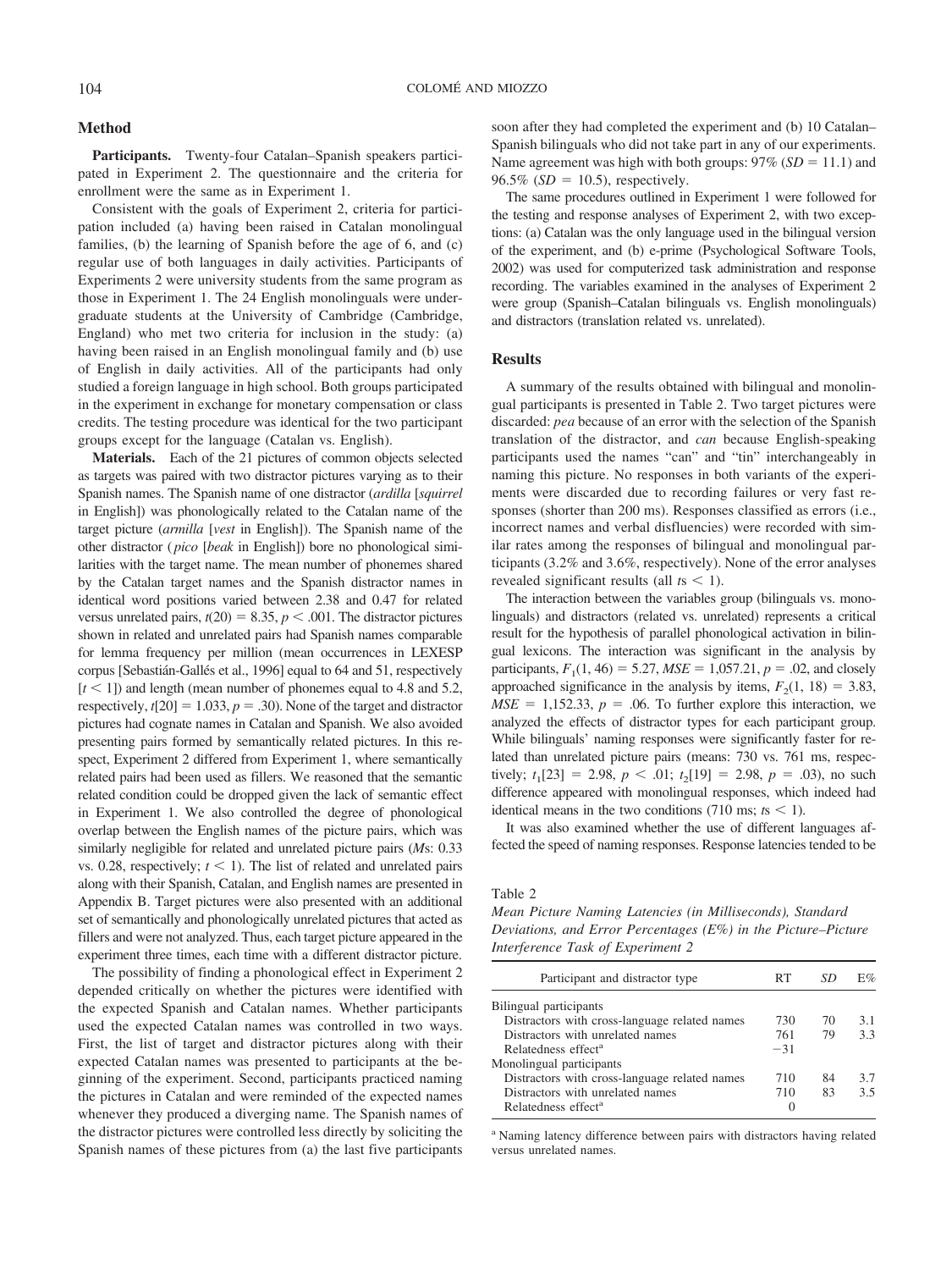faster in English than Catalan (means: 710 vs. 745 ms, respectively;  $F_1[1, 46] = 2.61, MSE = 11,252.26, p = .13; F_2[1, 18] = 3.97,$  $MSE = 5,080.34, p = .06$ . This trend toward faster naming responses in English can be explained by the relative shortness of English picture names. The average phoneme length was 4.14 for English words and 4.80 for Catalan words,  $t(20) = 1.75$ ,  $p = .09$ .

The most significant result of Experiment 2 concerned related picture pairs, which produced a sizable facilitation of 31 ms with bilinguals but had virtually no effects with monolinguals. The implications of this result are twofold. First, it establishes that the effect of the related picture pairs cannot be attributed to their visual characteristics. If the visual characteristics were critical, an analogous effect would have been observed with monolinguals. Second, the finding that the effect only occurred with bilinguals indicates instead that nontarget words are susceptible to phonological activation even in the nontarget language. The results of Experiment 2 thus converge with those obtained with the same paradigm in Experiment 1, albeit in that case with cognates.

The results of Experiment 2 have further implications for interpreting the findings of Experiment 1. One of the motivations for conducting Experiment 2 was to seek evidence of parallel lexical activation with words other than cognates. As we have mentioned earlier in the article, the phonological effects observed with cognates could have resulted from the specific characteristics of cognate representations rather than from a parallel activation of the two lexicons. We reasoned that if the phonological effect observed with cognates was due to the specificity of cognate representations, we should not observe a phonological effect with the noncognate words tested in Experiment 2. The appearance of a phonological effect in Experiment 2 supports an interpretation of the cognate effect in terms of parallel activation rather than an explanation based on the uniqueness of cognate representations. This explanation can also be extended to the results of Costa et al. (2000), who reported shorter naming latencies with pictures having cognate names.

Cross-language similar distractors were previously investigated by Costa et al. (1999) in the picture–word interference paradigm. This study was similar to ours in that it tested picture naming with the same population of Catalan–Spanish bilinguals. The only substantial variation concerned the presentation of the distractors, which Costa et al. (1999) showed as written words superimposed on the pictures. To illustrate with an example, participants had to name the picture *mussol* in Catalan (*owl* in English), and the Catalan written word *dona* (woman) was superimposed on the picture; *dona* translates as *mujer* in Spanish, a word phonologically related to *mussol*, the Catalan name of the picture target. Cross-language distractors did not facilitate the naming responses in Costa et al. (1999), unlike in our Experiment 2. This discrepancy may stem from the fact that the distractors were presented in different formats—written words versus pictures. It is possible that access to the nonused lexicon is faster and more robust with pictures than written words, which have to undergo translation prior to accessing the nonused lexicon. Another, simpler explanation relates to differences in the degrees of phonological overlap existing with the materials selected in the two studies. The number of phonemes shared by a target–distractor pair was divided by target length in order to take into account differences in target length between the two studies. The proportion of shared phonemes was significantly greater in our study (0.53 vs. 0.41, respectively),  $t(37) = 2.07$ ,  $p = .04$ , a difference that may explain why we were successful in demonstrating a phonological effect that remained elusive in Costa et al. (1999).

We interpreted our results as showing that even words that are not selected for production can have their phonology activated. An alternative account was advanced by Bloem and La Heij (2003), who suspected that the phonological effect was a task artifact stemming from difficulty in discriminating between target and distractor pictures, which led to the inadvertent selection of the distractor name in a few trials. However, Navarrete and Costa (2005) failed to find supportive evidence for this when they tested Bloem and La Heij's interpretation. Navarrete and Costa asked their participants to name the colors in which the pictures appeared and to ignore the depicted objects. In some trials, the target colors had names that sounded like the depicted objects. An example in English would be the picture of a *blouse* shown in *blue*. The presentation of phonologically related objects facilitated color naming. Note that object names were not part of the response set and, therefore, should not generate the same confusions that Bloem and La Heij attributed to picture names in the task variant we used. The results of Navarrete and Costa seriously challenge an attempt to explain the results of the picture–picture interference paradigm simply in terms of confusions between target and distractor pictures.

#### **General Discussion**

Understanding how bilinguals speak effortlessly even if they have at least two alternatives for every meaning they intend to express requires determining (among other things) whether both languages are activated at once and how lexical selection takes place. The results of a few prior studies have been taken as evidence of a parallel activation of both languages in bilingual speakers. As we outlined in the introduction, these results are subject to question on methodological grounds (Costa et al., 2006; Kroll et al., 2008). The task and materials tested in our two experiments were selected because they avoided the criticisms raised concerning previous studies.

The bilingual speakers who took part in our picture–picture interference tasks named one picture (the target) and ignored the other picture (the distractor). This task allowed us to keep the experimental setting entirely monolingual avoiding the presentation of linguistic cues, which in prior studies might have artificially activated both languages. By varying the phonological properties of the distractor pictures, we were able to demonstrate that (a) activation spreads to words in the nontarget lexicon; (b) activation is not restricted to target translations but it also involves other words, which, in our experiment, included the names of other objects present in the context; and (c) activation further extends to the phonological features of the words in the nontarget language. The participants in our experiment were very proficient bilinguals who regularly used both of their languages. This population probably provides the best possible situation for observing L2 activation when L1 is being used. Whether coactivation can also be found when less proficient bilinguals use their L1 or L2 is a question awaiting further investigation.

The extent of the activation revealed by our experiments has implications for models of bilingual language production. Theories that do not allow words in the nonused language to activate their phonology are obviously incompatible with our findings. There could be different reasons why activation does not spread to the nonused lexicon. One such could be that activation is only channeled to the lexicon selected for production. Alternatively, a tight containment of activation within the selected lexicon could result from a "preemptive" inhibition of the nonused lexicon.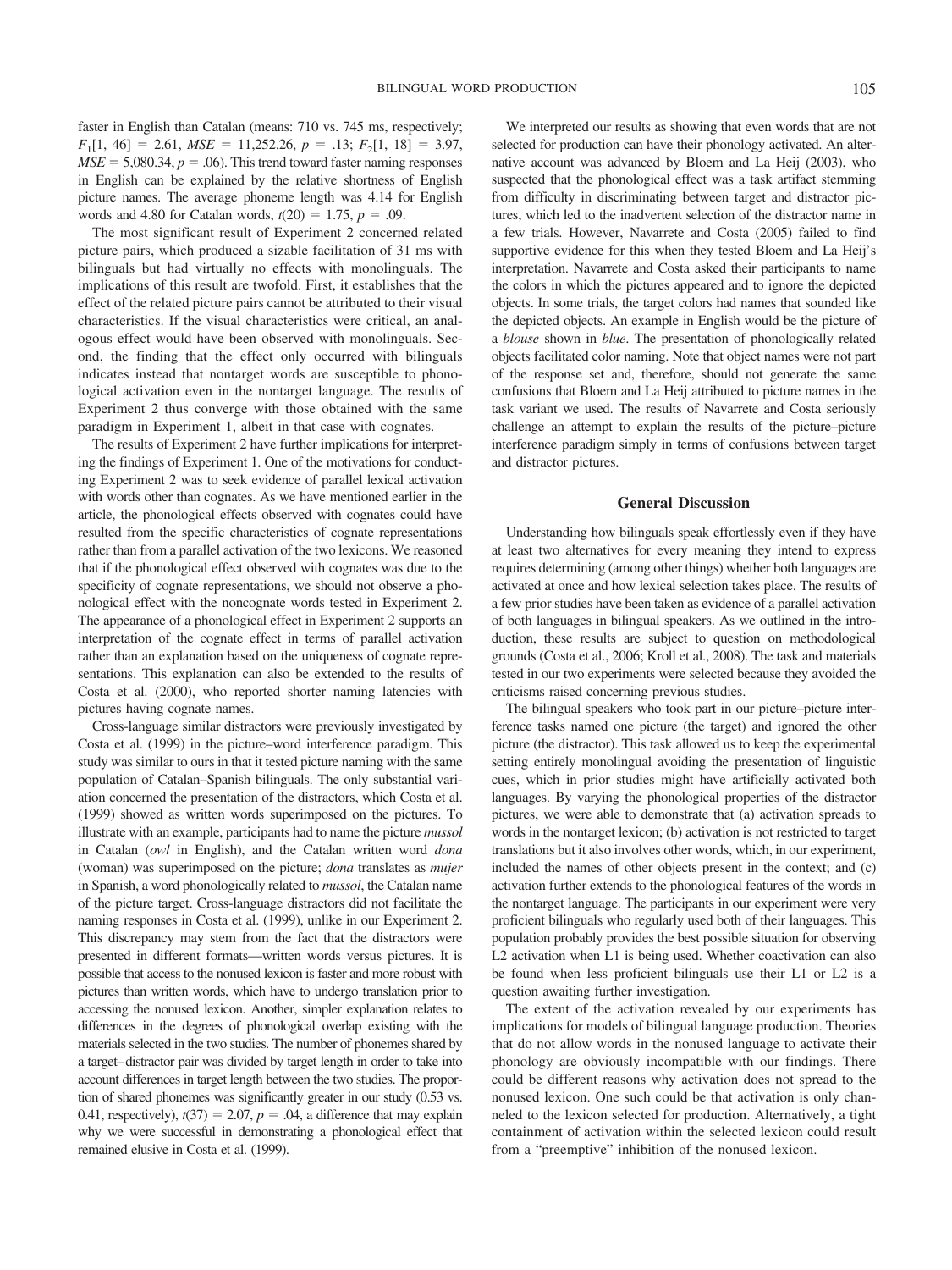None of the current models of bilingual word production have incorporated the idea of a complete lack of activation of the nonused lexicon, opting instead for partial activation. This is the case with the serial model proposed by Levelt (1989; Levelt et al., 1999; see also Roelofs, 1998). A critical distinction is made in this model between two levels of word representation that are accessed sequentially in word production: The first level encodes syntactic features, whereas the second level is devoted to word phonology. Activation can spread to the first of these levels for any word. In normal circumstances, however, only the words selected for production can have their phonological features activated. Under this model, words in the nonused language are not candidates for lexical selection and therefore should not have their phonology activated, a prediction that is not consistent with our data. Our data also failed to support another model proposing partial activation of the nonused language put forward by Bloem and La Heij (2003; see also Bloem, van den Boogard, & La Heij, 2004). A key feature of this model is that target translations could have their phonology activated; the activation of other words in the nonused language, including our distractors, would not propagate to phonology. This form of restricted activation results from selection at the conceptual level causing activation to spread only to the words in multiple languages that correspond to the selected concept. Our evidence that nontarget words are activated in the nonused language would not be expected under the model of Bloem and La Heij. In short, our results suggest that the phonology of words in the nonused language is extensively activated and, hence, models that put some restrictions on such activation fail to account for our data.

Our results indicate that activation of the phonemes of words in the nonused language could affect the production of the target word. Such activation led to slower naming responses in Experiment 1 and faster naming responses in Experiment 2. The most likely reason for these results is that (a) the two languages share many of the same phoneme representations, and (b) activation converges from the two languages on the same phonemes. Having phonemes shared by the two languages further implies that phoneme selection will not be language specific; instead, it would include phonemes activated by the words of both languages. Phoneme activation of such a type could explain the interference we found in Experiment 1 with picture distractors that had cognate names. The convergence of activation from two languages strongly activated the phonemes of these picture names, thus supplying stiff competitors for phoneme selection. By contrast, the facilitation found in Experiment 2 with target–distractor pairs with similar names occurred because activation converged from two languages on the same target phonemes.

Under all current models of word production, phoneme activation can only take place after semantic and lexical representations have been activated at prior levels of processing. To the extent that our results demonstrated phoneme activation for words in the nonused language, they also imply the activation of lexical representations in that language. However, our data remain silent about the consequences of activating the lexical representations in the nonused language. It is possible that this activation affects lexical selection, such that, following their activation, the lexical representations in the nonused language somehow interfere with the selection of the target lexical representation in the target language. Alternatively, as proposed by Costa et al. (1999), only the lexical representations in the target language are considered for selection. In this scenario the activation of lexical representations in the nontarget language would have no consequences for lexical selection. Note that if this alternative were correct, selection would occur in different ways for lexical than for phoneme representations: Representations activated by the nonused language would affect selection of phonemes but not of lexical forms.

By suggesting extensive phoneme activation for the words in the nonused language, our data naturally raise the question of what mechanisms allow bilingual speakers to efficiently select the right phonemes in the right language. Current accounts of bilingualism have considered two possible solutions. A first solution proposes boosting the activation received by the target language (Finkbeiner, Gollan, & Caramazza, 2006; La Heij, 2005). The intention to speak in a given language causes the target lexicon to receive a greater amount of activation than the nontarget lexicon. Given that the activation arriving at the phonological units is proportional to that received by the lexical level, the phonemes of the words in the target language would also be activated more quickly and robustly. This faster and greater activation would secure the selection of the right phonemes. The same result can be obtained through the mechanism of reactive inhibition proposed by Green (1998) and Meuter and Allport (1999). This concept holds that there is partial suppression of the activation received by the words in the nonused lexicon and their phonemes. Such a reduction of activation makes it unlikely that words and phonemes of the nonused language would be selected for production.

The results of the picture–picture interference paradigm have demonstrated that multiple objects present in the visual scene can activate their names at the same time, and our results have further shown that names in both of the languages spoken by the bilinguals can be activated. Does this mean that speakers activate the names of all of the objects in the visual scene and that multilingual speakers do so in each of their languages? Several researchers have argued that this is not the case, proposing instead that the activation of the names of nontarget objects is subject to several limitations (Meyer & Damian, 2007; Morsella & Miozzo, 2002; Navarrete & Costa, 2005). For one thing, such activation may only occur when there is an intention to speak and therefore objects are seen in the context of tasks involving speaking. Moreover, only objects on which attention has been allocated are likely to have their lexical representations activated to a degree sufficient to be detected in experimental settings like the one adopted in the picture–picture interference paradigm. These limitations may severely constrain the extent to which visual objects can activate their names, but at the same time they would make speaking a far more manageable task.

#### **References**

- Alcina, J., & Blecua, J. M. (1975). *Gramática española* [Spanish grammar]. Barcelona, Spain: Ariel.
- Barry, C., Morrison, C. M., & Ellis, A. W. (1997). Naming the Snodgrass & Vanderwart pictures: Effects of age of acquisition, frequency, and name agreement. *Quarterly Journal of Experimental Psychology: Human Experimental Psychology, 50*(A), 560–585.
- Bloem, I., & La Heij, W. (2003). Semantic facilitation and semantic interference in word translation: Implications for models of lexical access in language production. *Journal of Memory and Language, 48,* 468–488.
- Bloem, I., van den Boogaard, S., & La Heij, W. (2004). Semantic facilitation and semantic interference in language production: Further evidence for the conceptual selection model of lexical access. *Journal of Memory and Language, 51,* 307–323.
- Caramazza, A. (1997). How many levels of processing are there in lexical access? *Cognitive Neuropsychology, 14,* 177–208.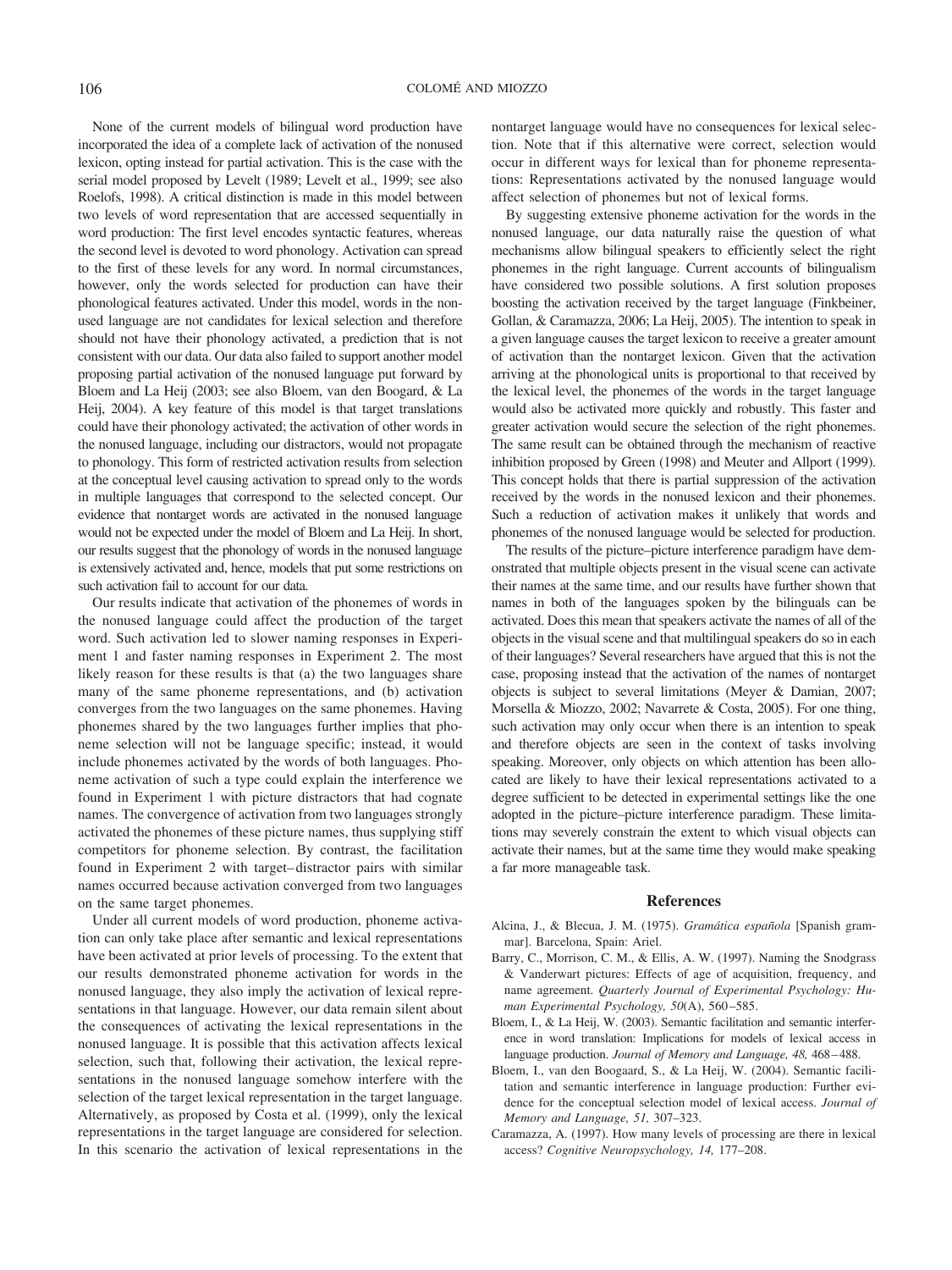- Carroll, J. B., & White, M. N. (1973). Word frequency and age of acquisition as determiners of picture-naming latencies. *Quarterly Journal of Experimental Psychology, 25,* 89–95.
- Colomé, A. (2001). Lexical activation in bilinguals' speech production: Language-specific or language-independent? *Journal of Memory and Language, 45,* 721–736.
- Costa, A. (2005). Lexical access in bilingual production. In J. F. Kroll & A. M. B. De Groot (Eds.), *Handbook of bilingualism: Psycholinguistic approaches* (pp. 308–325). New York, NY: Oxford University Press.
- Costa, A., Caramazza, A., & Sebastián-Gallés, N. (2000). The cognate facilitation effect: Implications for the models of lexical access. *Journal of Experimental Psychology: Learning, Memory, and Cognition, 26,* 1283–1296.
- Costa, A., La Heji, W., & Navarrete, E. (2006). The dynamics of bilingual lexical access. *Bilingualism: Language and Cognition, 9,* 137–151.
- Costa, A., Miozzo, M., & Caramazza, A. (1999). Lexical selection in bilinguals: Do words in the bilingual's two lexicons compete for selection? *Journal of Memory and Language, 41,* 365–397.
- Costa, A., & Santesteban, M. (2004). Lexical access in bilingual speech production: Evidence for language switching in highly proficient bilinguals and L2 learners. *Journal of Memory and Language, 50,* 491–511.
- Costa, A., Santesteban, M., & Caño, A. (2005). On the facilitatory effects of cognate words in bilingual speech production. *Brain and Language, 94,* 94–103.
- Cutting, J. C., & Ferreira, V. S. (1999). Semantic and phonological information flow in the production lexicon. *Journal of Experimental Psychology: Learning, Memory, and Cognition, 25,* 318–344.
- Damian, M. F., & Bowers, J. S. (2003). Locus of semantic interference in picture–word interference tasks. *Psychonomic Bulletin & Review, 10,* 111–117.
- de Groot, A. M. B., & Keijzer, R. (2000). What is hard to learn is easy to forget: The roles of word concreteness, cognate status, and word frequency in foreign-language vocabulary learning and forgetting. *Language Learning, 50,* 1–56.
- de Groot, A. M. B., & Nas, G. L. J. (1991). Lexical representation of cognates and noncognates in compound bilinguals. *Journal of Memory and Language, 30,* 90–123.
- Dell, G. S. (1986). A spreading activation theory of retrieval in sentence production. *Psychological Review, 93,* 283–321.
- Dell, G. S. (1990). Effects of frequency and vocabulary type on phonological speech errors. *Language and Cognitive Processes, 5,* 313–349.
- Finkbeiner, M., Gollan, T. H., & Caramazza, A. (2006). Lexical access in bilingual speakers: What's the (hard) problem? *Bilingualism: Language and Cognition, 9,* 153–166.
- Garrett, M. F. (1980). Levels of processing in sentence production. In B. Butterworth (Ed.), *Language Production: Vol. 1. Speech and talk* (pp. 177–220)*.* London, England: Academic Press.
- Gollan, T. H., & Acenas, L. A. R. (2004). What is a TOT? Cognate and translation effects on tip-of-the-tongue states in Spanish–English and Tagalog–English bilinguals. *Journal of Experimental Psychology: Learning, Memory, and Cognition, 30,* 246–269.
- Green, D. W. (1998). Mental control of the bilingual lexico-semantic system. *Bilingualism: Language and Cognition, 1,* 67–81.
- Guasti, M. T., & Gavarró, A. (2003). Catalan as a testing hypothesis concerning article omission. In B. Beachley, A. Brown, & F. Conlin (Eds.), *BUCLD 27: Proceedings of the 27th annual Boston University Conference on Language Development* (pp. 288–298). Sommerville, MA: Cascadilla Press.
- Hermans, D., Bongaerts, T., de Bot, K., & Schreuder, R. (1998). Producing words in a foreign language: Can speakers prevent interference from their first language? *Bilingualism: Language and Cognition, 1,* 213–230.
- Hirsh, K. W., Morrison, C. M., Gaset, S., & Carnicer, E. (2003). Age of acquisition and speech production in L2. *Bilingualism: Language and Cognition, 6,* 117–128.
- Jescheniak, J. D., & Levelt, W. J. M. (1994). Word frequency effects in speech production: Retrieval of syntactic information and of phonolog-

ical form. *Journal of Experimental Psychology: Learning, Memory, and Cognition, 20,* 824–843.

- Jescheniak, J. D., Oppermann, F., Hantsch, A., Wagner, V., Mädebach, A., & Schriefers, H. (2009). Do perceived context pictures automatically activate their phonological code? *Experimental Psychology, 1,* 56–65*.*
- Jescheniak, J. D., & Schriefers, H. (1998). Discrete serial versus cascaded processing in lexical access in speech production: Further evidence from the coactivation of near-synonyms. *Journal of Experimental Psychology: Learning, Memory, and Cognition, 24,* 1256–1274.
- Kirsner, K., Lalor, E., & Hird, K. (1993). The bilingual lexicon: Exercise, meaning and morphology. In R. Schreuder & B. Weltens (Eds.), *The bilingual lexicon: Studies in bilingualism series* (pp. 215–248). Amsterdam, the Netherlands: John Benjamins.
- Kroll, J. F., Bobb, S. C., Misra, M., & Guo, T. (2008). Language selection in bilingual speech: Evidence for inhibitory processes. *Acta Psychologica, 128,* 416–430.
- Kroll, J. F., Dijkstra, T., Janssen, N., & Schriefers, H. (2000, November). *Selecting the language in which to speak: Experiments on lexical access in bilingual production*. Paper presented at the 41st Annual Meeting of the Psychonomic Society, New Orleans, LA.
- La Heij, W. (2005). Selection processes in monolingual and bilingual lexical access. In J. F. Kroll & A. M. B. De Groot (Eds.), *Handbook of bilingualism: Psycholinguistic approaches* (pp. 289–307). New York, NY: Oxford University Press.
- Leoncini, D., Paolieri, D., Lotto, L., Cubelli, R., & Job, R. (2007, August). *Is there competition for lexical selection in the picture–picture paradigm?* Paper presented at the 13th Annual Conference on Architectures and Mechanisms for Language Processing, Turku, Finland.
- Levelt, W. J. M. (1989). *Speaking*. Cambridge MA: MIT Press.
- Levelt, W. J. M., Roelofs, A., & Meyer, A. (1999). A theory of lexical access in speech production. *Behavioral and Brain Sciences, 22,* 1–75.
- Lotto, L., & de Groot, A. M. B. (1998). Effects of learning method and word type on acquiring vocabulary in an unfamiliar language. *Language Learning, 48,* 31–69.
- Mahon, B. Z., Costa, A., Peterson, R., Vargas, K., & Caramazza, A. (2007). Lexical selection is not by competition: A reinterpretation of semantic interference and facilitation effects in the picture–word interference paradigm. *Journal of Experimental Psychology: Learning, Memory, and Cognition, 33,* 503–535.
- Malt, B. C., Sloman, S. A., Gennari, S., Shi, M., & Wang, Y. (1999). Knowing versus naming: Similarity and the linguistic categorization of artifacts. *Journal of Memory and Language, 40,* 230–262.
- Meuter, R. F. I., & Allport, A. (1999). Bilingual language switching in naming: Asymmetrical costs of language selection. *Journal of Memory and Language, 40,* 25–40.
- Meyer, A. S., & Damian, M. F. (2007). Activation of distractor names in the picture–picture interference paradigm. *Memory & Cognition, 35,* 494–503.
- Michael, E. B., & Gollan, T. H. (2005). Being and becoming bilingual. In J. F. Kroll & A. M. B. De Groot (Eds.), *Handbook of bilingualism: Psycholinguistic approaches* (pp. 389–407). New York, NY: Oxford University Press.
- Miozzo, M., & Caramazza, A. (2003). When more is less: A counterintuitive effect of distractor frequency in the picture–word interference paradigm. *Journal of Experimental Psychology: General, 132,* 228–258.
- Morsella, E., & Miozzo, M. (2002). Evidence for a cascade model of lexical access in speech production. *Journal of Experimental Psychology: Learning, Memory, and Cognition, 28,* 555–563.
- Morsella, E., & Miozzo, M. (2003). [Picture–picture interference task]. Unpublished raw data.
- Navarrete, E., & Costa, A. (2005). Phonological activation of ignored pictures: Further evidence for a cascade model of lexical access. *Journal of Memory and Language, 53,* 359–377.
- Nickels, L. (2001). Spoken word production. In B. Rapp (Ed.), *The*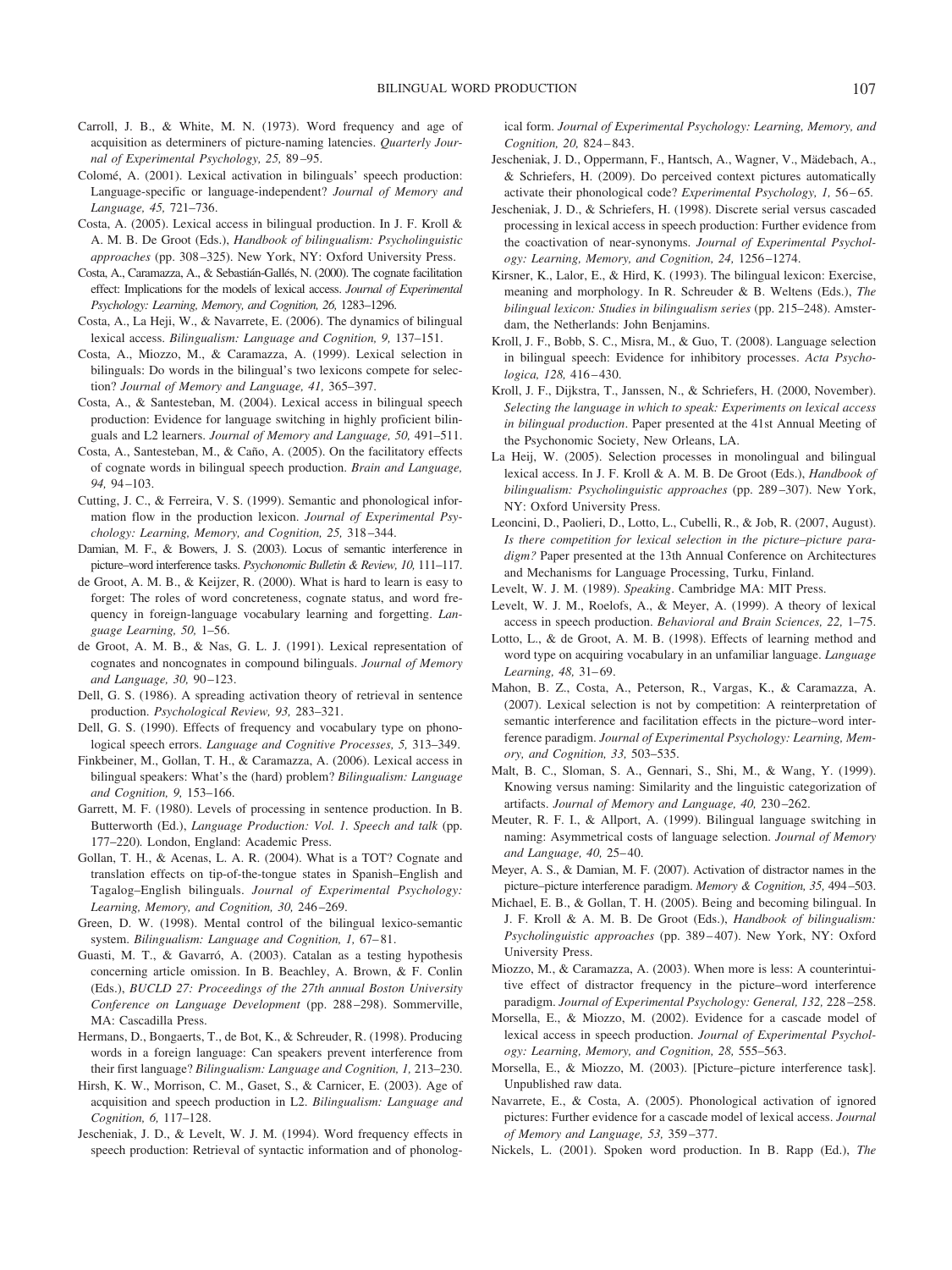*handbook of cognitive neuropsychology* (pp. 291–320)*.* Philadelphia, PA: Psychology Press.

- Oldfield, R. C., & Wingfield, A. (1965). Response latencies in naming objects. *Quarterly Journal of Experimental Psychology, 17,* 273–281.
- Pallier, C., Colomé, A., & Sebastián-Gallés, N. (2001). The influence of native-language phonology on lexical access: Exemplar-based versus abstract lexical entries. *Psychological Science, 12,* 445–449.
- Pallier, C., Dupoux, E., & Jeannin, X. (1997). EXPE: An expandable programming language for on-line psychological experiments. *Behavior Research Methods, Instruments & Computers, 29,* 322–327.
- Perani, D., Paulesu, E., Sebastián-Gallés, N., Dupoux, E., Dehaene, S., Bettinardi, V., . . . & Mehler, J. (1998). The bilingual brain: Proficiency and age of acquisition of the second language. *Brain, 121,* 1841–1852.
- Peterson, R., & Savoy, P. (1998). Lexical selection and phonological encoding during language production: Evidence for cascaded processing. *Journal of Experimental Psychology: Learning, Memory, and Cognition, 24,* 539–557.
- Psychological Software Tools. (2002). E-Prime (Version 1.0) [Computer software]. Pittsburgh, PA: Author.
- Rapp, B., & Goldrick, M. (2000). Discreteness and interactivity in spoken word production. *Psychological Review, 107,* 460–499.
- Rodriguez-Fornells, A., van der Lugt, A., Rotte, M., Britti, B., Heinze, H.-J., & Münte, T. F. (2005). Second language interferes with word production in fluent bilinguals: Brain potential and functional imaging evidence. *Journal of Cognitive Neuroscience, 17,* 422–433.
- Roelofs, A. (1992). A spreading-activation theory of lemma retrieval in speaking. *Cognition, 42,* 107–142.
- Roelofs, A. (1998). Lemma selection without inhibition of languages in bilingual speakers. *Bilingualism: Language and Cognition, 1,* 94–95.
- Roelofs, A. (2006). Context effects of pictures and words in naming objects, reading words, and generating simple phrases. *Quarterly Journal of Experimental Psychology, 59,* 1764–1784.
- Sánchez-Casas, R., & García-Albea, J. E. (2005). The representation of cognate and noncognate words in bilingual memory: Can cognate status be characterized as a special kind of morphological relation? In J. F. Kroll & A. M. B. De Groot (Eds.), *Handbook of bilingualism: Psycholinguistic approaches* (pp. 226–250). New York, NY: Oxford University Press.
- Schriefers, H., Meyer, A. S., & Levelt, W. J. M. (1990). Exploring the time course of lexical access in language production: Picture–word interference studies. *Journal of Memory and Language, 29,* 86–102.
- Sebastián-Gallés, N., Martí, M. A., Cuetos, F., & Carreiras, M. (1996). *LEXESP: Base de datos informatizada de la lengua espan˜ola* (LEXESP: Computerized database of Spanish language). Barcelona, Spain, University of Barcelona, Department of Basic Psychology*.*
- Serveis Lingüístics, Universitat de Barcelona. (2008). *Dades de la llengua de la doce`ncia a la Universitat de Barcelona (curs 2004 – 05)*. [Data on language teaching at the University of Barcelona (academic year 2004– 05)]. Retrieved from http://www.ub.edu/sl/ca/socio/docs/dades04-05.pdf
- Starreveld, P. A., & La Heij, W. (1996). Time-course analysis of semantic and orthographic context effects in picture naming. *Journal of Experimental Psychology: Learning, Memory, and Cognition, 22,* 896–918.
- Van Hell, J. G., & de Groot, A. M. B. (1998). Conceptual representation in bilingual memory: Effects of concreteness and cognate status in word association. *Bilingualism: Language and Cognition, 1,* 193–211.

## **Appendix A**

#### **Pairs of Target–Distractor Pictures Shown in Experiment 1**

Target pictures were named in Spanish. Each target picture appeared with two distractor pictures, one with cognate names in Catalan and Spanish; the other with noncognate names in those two languages. The Spanish and Catalan names of the target and distractor pictures are presented along with their English translations.

| Target pictures   |                |              | Distractor pictures cognate names |              |              | Distractor pictures noncognate names |                |              |
|-------------------|----------------|--------------|-----------------------------------|--------------|--------------|--------------------------------------|----------------|--------------|
| English name      | Spanish name   | Catalan name | English name                      | Spanish name | Catalan name | English name                         | Spanish name   | Catalan name |
| <b>Bottle</b>     | <b>Botella</b> | Ampolla      | Ball                              | Pelota       | Pilota       | Birdcage                             | Jaula          | Gàbia        |
| Duck              | Pato           | Anec         | Hammer                            | Martillo     | Martell      | <i>Brush</i>                         | Cepillo        | Raspall      |
| Table             | Mesa           | Taula        | Ear                               | Oreja        | Orella       | Candle                               | Vela           | Espelma      |
| Fork              | Tenedor        | Forquilla    | Castle                            | Castillo     | Castell      | <b>Mattress</b>                      | Colchón        | Matalàs      |
| Squirrel          | Ardilla        | Esquirol     | Pumpkin                           | Calabaza     | Carabassa    | Piggy bank                           | Hucha          | Guardiola    |
| Carrot            | Zanahoria      | Pastanaga    | Saw                               | Sierra       | Serra        | Crutch                               | Muleta         | Crossa       |
| Clog              | Zueco          | Esclop       | Pencil                            | Lápiz        | Llapis       | Screw                                | Tornillo       | Cargol       |
| Kite              | Cometa         | Estel        | <i>Onion</i>                      | Cebolla      | Ceba         | Glasses                              | Gafas          | Ulleres      |
| Leaf              | Hoja           | Fulla        | Moon                              | Luna         | Lluna        | Net                                  | Red            | Xarxa        |
| Lizard            | Lagartija      | Sargantana   | Cup                               | Taza         | Tassa        | <b>Shell</b>                         | Concha         | Petxina      |
| Grapes            | Uva            | Raïm         | <b>Sheep</b>                      | Oveja        | Ovella       | Tray                                 | <b>Bandeja</b> | Safata       |
| Cheese            | Oueso          | Formatge     | <b>Nest</b>                       | Nido         | Niu          | Beak                                 | Pico           | Bec          |
| <i>Slice</i>      | Rebanada       | Llesca       | Belt                              | Cinturón     | Cinturó      | Worm                                 | Gusano         | Cuc          |
| Vest              | Chaleco        | Armilla      | <b>Bridge</b>                     | Puente       | Pont         | Egg                                  | Huevo          | Ou           |
| Lettuce           | Lechuga        | Enciam       | Paintbrush                        | Pincel       | Pinzell      | Swing                                | Columpio       | Gronxador    |
| Calf              | Ternera        | Vedella      | Ring                              | Anillo       | Anell        | <b>Handkerchief</b>                  | Pañuelo        | Mocador      |
| Eye               | Ojo            | UII          | Box                               | Caja         | Caixa        | Window                               | Ventana        | Finestra     |
| <i>Strawberry</i> | Fresa          | Maduixa      | Wig                               | Peluca       | Perruca      | Washing machine                      | Lavadora       | Rentadora    |